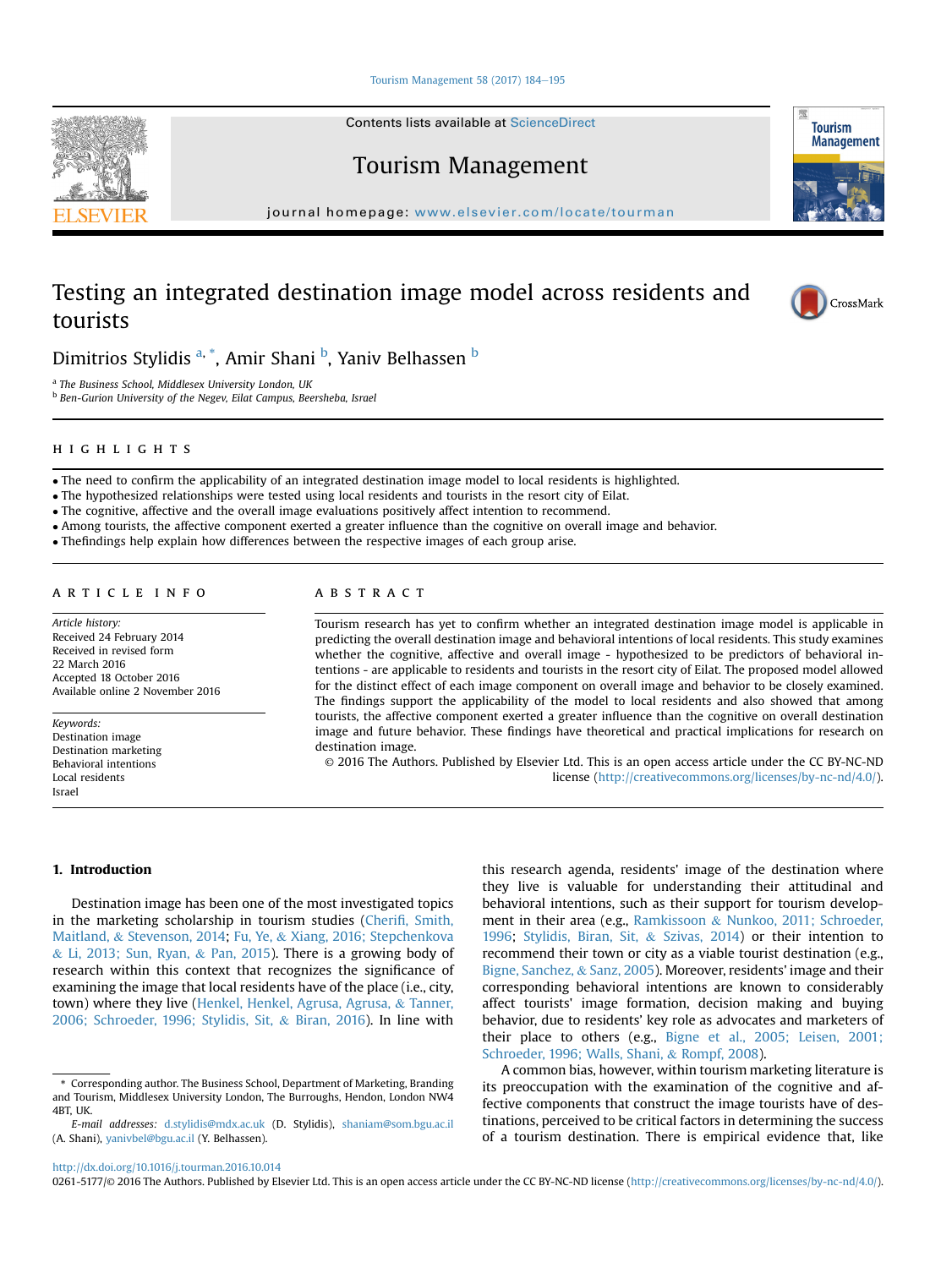among tourists, the overall image residents have is determined by cognitive and affective components with a notable theoretical emphasis on the important role of the cognitive component in influencing the overall image residents have of the destination (e.g., [Henkel et al., 2006; Schroeder, 1996; Sternquist-Witter, 1985;](#page-10-0) [Stylidis et al., 2016](#page-10-0)).

Accordingly, the current study aimed to examine whether a) an integrated destination image model - considering both the affective and cognitive components of image - is applicable in predicting the overall destination image and behavioral intentions of local residents, and b) use the proposed model to juxtapose the results on the cognitive, affective and overall image across residents and tourists of a destination. The application of the model to study residents and tourists at one popular tourist destination allowed for the distinct effect of each image component on overall image and behavior to be closely examined among the two groups. The proposed model, in particular, was tested on residents and tourists in the Israeli resort city of Eilat, which was selected as the setting of this study for several reasons. First, research on the image of tourist destinations in the Middle East has been limited, and Eilat is a key destination in the region. Second, Eilat enjoys a high rate of repeat visits by Israeli tourists, and an in-depth understanding of the images that both tourists and residents have of Eilat is important to maintain such a high rate of repeat visits. Next, while tourism is a major contributor to the local economy, the city faces intense competition from the nearby resort towns of Aqaba in Jordan and Taba in Egypt. It is therefore necessary to investigate how some of the key stakeholders' (i.e., residents and tourists) overall image of Eilat as a tourist destination is formed and plan to improve the competitive positioning of the destination. Finally, the planned relocation of the city's airport is expected to double the volume of air passengers over the next 25 years, and it will also free up a large area in the center of Eilat for residential and hotel development ([Ergas](#page-10-0) & [Felsenstein, 2012](#page-10-0)). This study, therefore, will also benefit the planning process vis-à-vis tourism in Eilat, which is gradually expanding.

#### 2. Theoretical background

Given the purpose of this study, stakeholder theory seemed the most suitable conceptual framework. [Freeman \(1984,](#page-10-0) p.46) defines a stakeholder in an organization as "any group or individual who can affect or is affected by the achievement of the organization's objectives." When applied to the tourism context, stakeholder theory asserts that attention should be paid to the interests of all those who affect or are affected by tourism development. Critical stakeholders in tourism are considered the tourists, tourism sector, residents, and local government officials [\(Goeldner](#page-10-0) & [Ritchie,](#page-10-0) [2009\)](#page-10-0). Stakeholder theory has been widely applied in the tourism literature, including collaboration on tourism planning (e.g., [D'Angella](#page-10-0) & [Go, 2009](#page-10-0)) and understanding residents' attitudes toward tourism (e.g., [Byrd, Bosley,](#page-10-0) & [Dronberger, 2009\)](#page-10-0). However, limited application of the theory has been seen within the body of knowledge on destination image, namely concurrently investigating how local residents and tourists perceive a tourist destination. Researchers emphasize on the need for additional studies to embrace residents' values and perceptions into the tourism planning and marketing process ([Sharpley, 2014\)](#page-11-0).

Destination image is generally defined in the literature as the sum of beliefs, ideas and impressions a person has of a destination ([Crompton, 1979; Kotler, Haider,](#page-10-0) & [Rein, 1993](#page-10-0)). [Lawson and Baud](#page-10-0) [Bovy \(1977\)](#page-10-0) supported that destination image is "the expression of all objective knowledge, impressions, prejudice, imaginations, and emotional thoughts an individual or group might have of a particular place" (p.10). Dichter  $(1985, pp.4-5)$  further suggested that "image is not only the individual traits or qualities but also the total impression an entity makes on the minds of others" (see also [Echtner](#page-10-0) & [Ritchie, 1991\)](#page-10-0). These definitions reveal the complexity of this concept and the need to consider both the cognitive and affective components involved in the formation of the overall image of a destination.

The distinction between the cognitive and affective component is a methodological and conceptual tool that facilitates careful examination of the image (e.g., [Chew](#page-10-0) & [Jahari, 2014; Lin, Morais,](#page-10-0) [Kerstetter,](#page-10-0) & [Hou, 2007; Martin](#page-10-0) & [del Bosque, 2008; Wang](#page-10-0) & [Hsu, 2010\)](#page-10-0). The cognitive component of the image refers to a person's beliefs and knowledge about a destination and its attributes, which together help form an internally accepted mental picture of the place [\(Baloglu](#page-10-0) & [McCleary, 1999; Pike](#page-10-0) & [Ryan, 2004\)](#page-10-0). It also includes a set of attributes that mainly correspond to the resources of a tourist destination [\(Stabler, 1995](#page-11-0)). Those resource attributes involve, among others, the scenery, climate, accommodation facilities, restaurants, and historical and cultural attractions. All these can induce an individual to visit a specific destination.

On the other hand, the affective component of the image denotes a person's feelings toward and emotional responses to a destination [\(Baloglu](#page-10-0) & [Brinberg, 1997; Shani](#page-10-0) & [Wang, 2011\)](#page-10-0). According to [Gartner \(1993\)](#page-10-0), it becomes operational during the evaluation stage of destination selection. The notion that the two components should be studied separately is supported by a number of studies in environmental psychology (e.g., [Holbrook, 1981;](#page-10-0) [Walmsley](#page-10-0) & [Young, 1998; Ward](#page-10-0) & [Russel, 1981](#page-10-0)). As geographer Yi-Fu [Tuan \(1974, 1977\)](#page-11-0) pointed out, any conceptualization of a place should include the meanings and values that people ascribe to it. Likewise, the study of [Yuksel, Yuksel, and Bilim \(2010\)](#page-11-0) also exemplified the need to incorporate both cognitive and affective evaluations when examining the destination image. To capture the affective component of the image, four semantic differential scales (unpleasant-pleasant, sleepy-arousing, gloomy-exciting, and distressing-relaxing) have commonly been used (e.g., [Baloglu](#page-10-0)  $\&$ [McCleary, 1999; Chew](#page-10-0) & [Jahari, 2014\)](#page-10-0).

In line with a stream of researchers, the first level of response to a place is affective and this governs subsequent actions toward that place [\(Ittelson, 1973,](#page-10-0) pp. 1–19; [Walmsley](#page-11-0) & [Young, 1998](#page-11-0)). Studies in environmental psychology, for example, have empirically confirmed that higher levels of affection lead to more positive cognitive evaluations of a place's attributes (e.g., [Billig, 2006;](#page-10-0) [Rollero](#page-10-0) & [Piccoli, 2010\)](#page-10-0). For the vast majority of researchers, though, people's affective evaluation of a place largely depends on their knowledge of that place [\(Baloglu](#page-10-0) & [McCleary, 1999; Boo](#page-10-0) & [Busser, 2005; Russel](#page-10-0) & [Pratt, 1980\)](#page-10-0). Indeed, this hypothesized direction of the relationship between the cognitive and affective components has been empirically documented in previous destination image models (e.g., [Beerli](#page-10-0) & [Martin, 2004; Li, Cai, Lehto,](#page-10-0) & [Huang, 2010; Lin et al., 2007\)](#page-10-0). [Lin et al. \(2007\)](#page-10-0), for instance, reported that tourists develop feelings about a destination after they have cognitively evaluated it. Similarly, therefore, to past research the cognitive component of destination image is hypothesized in this study to exert an influence on the affective component of image.

Researchers also agree that a place has an overall image, a notion that refers to people's holistic impressions of a destination ([Baloglu](#page-10-0) & [McCleary, 1999; Echtner](#page-10-0) & [Ritchie, 1991\)](#page-10-0). [Akama and](#page-10-0) [Kieti \(2003\)](#page-10-0) suggested that the success of a destination in attracting tourists may depend more on the overall image than on any specific image characteristic. The findings of tourism studies have provided enough evidence to support a) that both the cognitive and affective evaluations have direct impacts on the overall image, and b) the mediating role played by the affective component between the cognitive component and the overall image of a tourist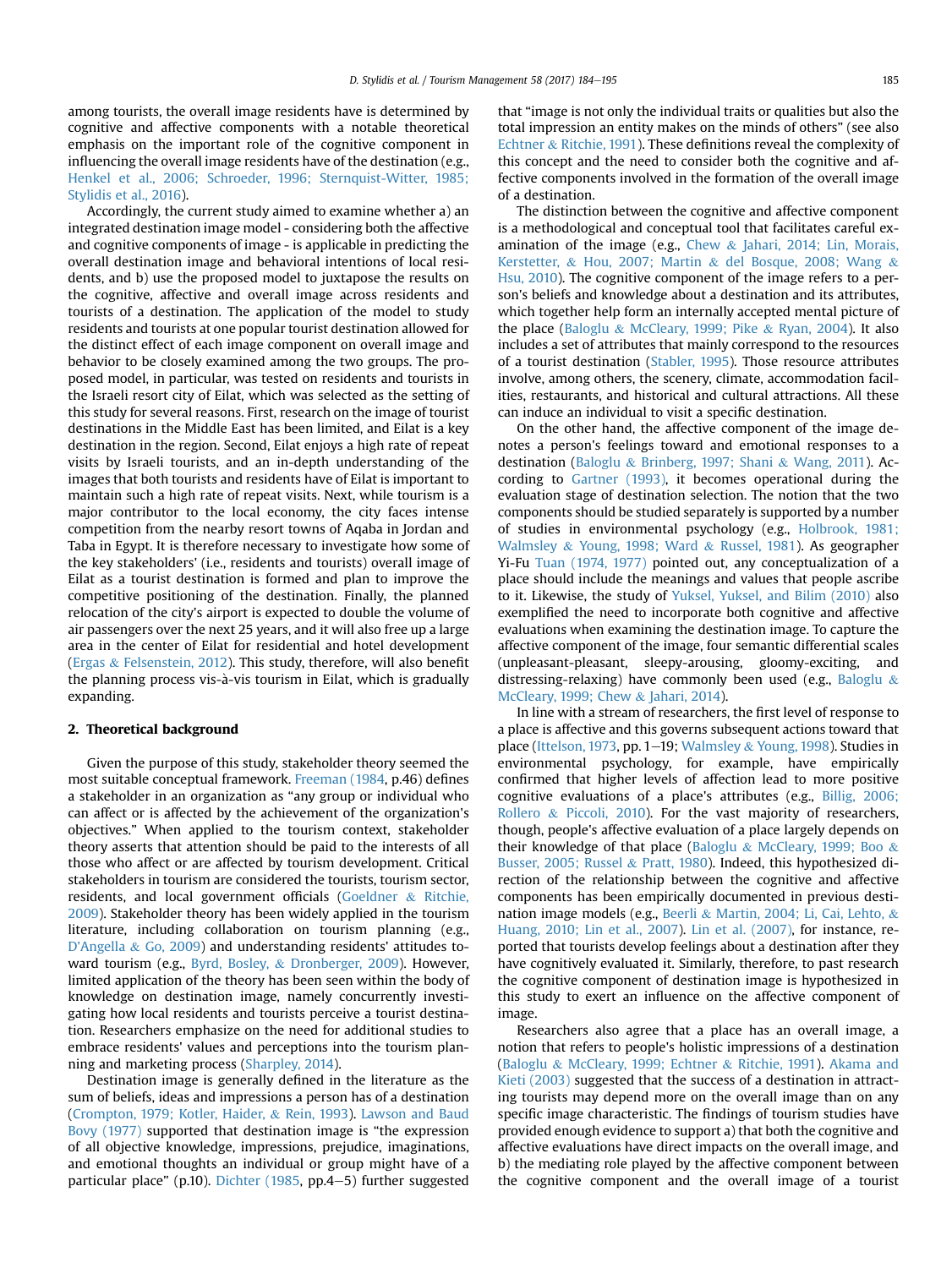destination (e.g., [Beerli](#page-10-0) & [Martin, 2004; Fu et al., 2016; Lin et al.,](#page-10-0) [2007\)](#page-10-0). Thus, overall image can be conceptualized as an umbrella term that includes both the cognitive and affective components ([Fakeye](#page-10-0) & [Crompton, 1991\)](#page-10-0). Accordingly, the first three hypotheses of the study are as follows:

H1: The cognitive component is positively related to the affective component.

H2: The cognitive component is positively related to the overall image.

H3: The affective component is positively related to the overall image.

The overall destination image influences not only the destination selection process, but also tourists' behavioral intentions ([Chen](#page-10-0) & [Tsai, 2007; Qu, Kim,](#page-10-0) & [Im, 2011; Wang](#page-10-0) & [Hsu, 2010](#page-10-0)). The variables most often used to capture tourists' behavioral intentions related to the destination include the 'intention to revisit the destination' and the 'intention to recommend it to others' or 'word of mouth' (e.g., [Chi](#page-10-0) & [Qu, 2008; Prayag](#page-10-0) & [Ryan, 2012\)](#page-10-0). Positive word of mouth, a credible source of information for potential tourists ([Yoon](#page-11-0) & [Uysal,](#page-11-0) [2005](#page-11-0)), is particularly useful in the tourism industry, which relies heavily on the opinions of previous travelers ([Williams](#page-11-0) & [Soutar,](#page-11-0) [2009; Zhang, Fu, Cai,](#page-11-0) & [Lu, 2014](#page-11-0)). Intention to revisit is also crucial as it indicates customer loyalty, which is a key indicator of successful destination development and helps in increasing the competitiveness of tourist destinations [\(Chen](#page-10-0) & [Phou, 2013; Yoon](#page-10-0) & [Uysal, 2005](#page-10-0)). Therefore, an understanding of the antecedents of residents' and tourists' destination image and behavioral intentions offers destination managers additional opportunities to enhance these stakeholders' image of the destination [\(Chi](#page-10-0) & [Qu, 2008;](#page-10-0) [Yuksel et al., 2010; Zhang et al., 2014](#page-10-0)). It will also assist local authorities more efficiently allocate scarce resources to achieve pos-itive word-of-mouth and repeat visits [\(Prayag](#page-11-0)  $&$  [Ryan, 2012](#page-11-0)).

Several studies have reported that destination image influences both tourists' intention to revisit the destination and their willingness to recommend it to others (e.g., [Chi](#page-10-0) & [Qu, 2008; Choi,](#page-10-0) [Tkachenko,](#page-10-0) & [Sil, 2011; Ramkissoon, Uysal,](#page-10-0) & [Brown, 2011\)](#page-10-0). Taking an integrated approach, [Wang and Hsu \(2010\)](#page-11-0) and [Qu et al.](#page-11-0) [\(2011\)](#page-11-0) showed that both the cognitive and affective components influence tourists' overall destination image, which, in turn, influences their behavioral intentions. [Chew and Jahari \(2014\)](#page-10-0) further confirmed that both the cognitive and the affective components of the image directly affect tourists' behavioral intentions (e.g., to recommend the destination to others, to revisit in the future). Because the suggested model also takes local residents into consideration, here behavioral intention refers to 'an intention to recommend the destination to others.' Accordingly, three additional hypotheses are examined:

H4: The overall image is positively related to the intention to recommend the destination.

H5: The cognitive component is positively related to the intention to recommend the destination.

H6: The affective component is positively related to the intention to recommend the destination.

In sum, in the proposed model, the cognitive component influences the affective component, and both are antecedents to the overall destination image. Additionally, the cognitive component, the affective component, and the overall image have a direct effect on the intention to recommend the destination (Fig. 1).

As previously mentioned, very few studies have compared the images of tourist destinations formed by the local residents to those held by tourists (e.g., [Henkel et al., 2006; Sternquist-Witter, 1985\)](#page-10-0).



Fig. 1. An integrated model of destination image.

Nevertheless, residents have an important role in destination im-age formation among potential and actual visitors ([Hudson](#page-10-0)  $&$ [Hawkins, 2006; Leisen, 2001; Schroeder, 1996; Walls et al., 2008\)](#page-10-0). [Sternquist-Witter \(1985\)](#page-11-0), who also acknowledged the importance of examining the gap between how locals and tourists perceive a destination, measured the image that tourists and local retailers formed of Traverse City, Michigan. That study showed that local retailers assessed the place more favorably than visitors in regard to six out of ten attributes. Similarly, [Henkel et al. \(2006\)](#page-10-0) found significant differences between residents' and international tourists' images of Thailand as a tourist destination. The aforementioned studies, however, were largely descriptive, and as such, they did not investigate how such differences in destination image among the various stakeholder groups developed. Therefore, examining the image formation process of residents and tourists will not only benefit our understanding of how these stakeholders' images are shaped but also of how potential differences in the image arise.

Other studies have examined the role of residents' destination image in influencing their behavioral intentions ([Schroeder, 1996;](#page-11-0) [Stylidis, 2016](#page-11-0)). [Schroeder \(1996\)](#page-11-0), for instance, examined the inter-relationships between residents' image of North Dakota as a tourist destination, their support for tourism development and their travel behavior in North Dakota. His findings indicate that the local residents who had a more favorable image of North Dakota demonstrated a higher level of support for tourism (greater disposition towards state funding for tourism development) as well as more positive behaviors, such as the intention to recommend the destination to others. In a similar vein, [Bigne et al. \(2005\)](#page-10-0) reported a positive relationship between residents' overall destination image and intention to recommend their place of residence for a visit.

In summary, the results of previous studies have consistently indicated a link between residents' image of their town or city as a tourist destination and their intention to recommend it to others. In addition, it seems that the images of a typical tourist destination differ markedly between local residents and tourists. Previous studies have explained such differences in perceived image based on tourists' previous experience or familiarity with a place ([Ahmed,](#page-10-0) [1991; Baloglu, 2001; Chon, 1991; Hu](#page-10-0) & [Ritchie, 1993; Milman](#page-10-0) & [Pizam, 1995](#page-10-0)). Using a comprehensive measurement of familiarity, [Baloglu \(2001\),](#page-10-0) for example, confirmed that the higher the familiarity with a destination the more favorable the perceived image. Building on this line of research, local residents' image might differ to tourists', as residents tend to have more accurate perceptions of their place or develop stronger levels of attachment due to their life experiences at the place [\(Stylidis et al., 2016\)](#page-11-0). Despite emphasis placed on familiarity in the past, the roles of the cognitive and affective image components in the formation of residents' overall image and in shaping their behavioral intentions, is little understood. As previous research suggests, the destination image components might be perceived differently by groups and also deserve special attention [\(Ahmed, 1991\)](#page-10-0). Testing of the integrated destination image model not only on tourists (Fig. 1), but also on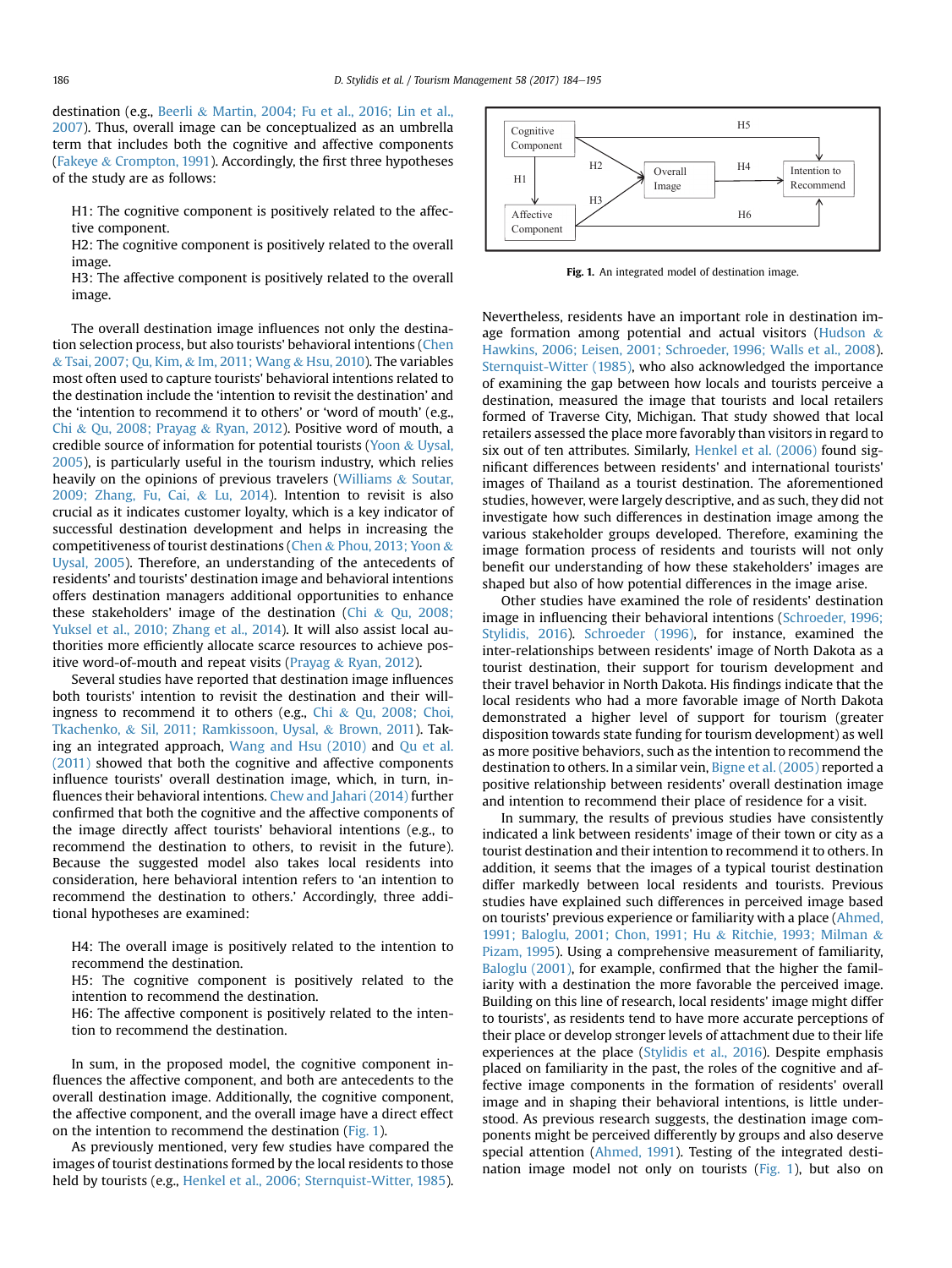residents will enrich marketing scholarship on destination image by providing empirical data on the differences in stakeholders' images. It is possible that each image component (i.e., the cognitive vs. the affective) may have a different level of effect on formation of the overall image and on the future behavior of each group. This study, which extends the application of stakeholder theory in the tourism context, will help explain a) how residents' destination image is formulated, b) how the differences in residents' and tourists' overall image develop, and c) it will contribute to identifying the relative importance of image components across the two groups in order to implement an effective positioning strategy for the tourist destination [\(Pike](#page-11-0) & [Ryan, 2004\)](#page-11-0). In addition, the study will also provide local councils and tourism authorities with the information needed to enhance the image of the tourist destination formed by the two groups (residents and tourists) and their corresponding intention to recommend the destination to others.

## 3. Study methods

# 3.1. Study setting

Israel's southernmost city, Eilat (population 47,500), is situated at the northern end of the Red Sea on the Gulf of Eilat/Aqaba. It is a well-known tourism destination in the Red Sea region and is Israel's most highly developed sea, sun and sand resort. In 2011, international tourists spent 1,084,000 nights and domestic tourists spent 5,671,000 nights in Eilat (50% of all Israeli domestic tourism nights), making it the most popular domestic tourism destination in Israel. Currently, the city has 10,956 hotel rooms, almost onequarter (24.6%) of the total hotel room supply in Israel [\(Israel](#page-10-0) [Ministry of Tourism, 2012](#page-10-0)).

# 3.2. Sampling

Independent samples for each group (tourists and residents) were compiled in this study. Following [Chen, Lin, and Petrick \(2013\),](#page-10-0) a questionnaire was personally administered to the respondents who were approached mainly in selected public areas (i.e., shopping areas and neighborhoods) using a random day/time/site pattern ([Bonn, Joseph,](#page-10-0) & [Dai, 2005](#page-10-0)). The first sample consisted of adults (over the age of 18) who are permanent residents of Eilat. Residents were approached in their neighborhoods or in the center of the city and asked to participate in the study. Tourists were approached in the main tourist zone along the waterfront, where the vast majority of Eilat's hotels, shops and restaurants are located. Numerous studies on destination image have used a similar non-probability method for sampling tourists (e.g., [Chen](#page-10-0) & [Tsai, 2007](#page-10-0); [Stepchenkova](#page-11-0) & [Li,](#page-11-0) [2013\)](#page-11-0), mainly due to a lack of accurate data regarding the size of the tourist population and the absence of a sampling frame [\(Prayag](#page-11-0) & [Ryan, 2012; Stepchenkova](#page-11-0) & [Li, 2013\)](#page-11-0). While the sampling procedure followed is helpful in achieving a balanced composition of respondents, it may limit the generalizability of the findings to other destinations, as is further discussed in the limitations section. The data were collected between November 2012 and March 2013 using self-administered questionnaires that were distributed by four trained research assistants. The process was closely supervised and monitored by one of the authors. Of the 600 stakeholders approached in total, 450 agreed to participate in the study. After discarding 10 incomplete questionnaires, the final number of usable questionnaires was 440 (240 tourists and 200 residents of Eilat), resulting in an average response rate of 73.3%.

# 3.3. Study instrument

A single questionnaire comprising three sections was developed

to investigate the four latent constructs of the proposed model, namely the cognitive, affective and overall image residents and tourists have of Eilat as a tourist destination, and their corresponding behavioral intentions. The first section aimed to measure the cognitive, affective and overall destination image. Tourists' onsite image was preferred, as a direct experience with a destination results in an organic or primary image of that destination, and researchers agree that visitors hold more accurate or realistic images ([Chon, 1991; Milman](#page-10-0) & [Pizam, 1995; Tasci, 2006\)](#page-10-0), and/or more affective responses in comparison to non-visitors, due to first-hand experience ([Baloglu](#page-10-0) & [McCleary, 1999](#page-10-0)). In line with previous destination image research, a multi-item measure of the cognitive and affective image was utilized. The multi-item scale was preferred to a single measurement, because past research has delineated a number of destination image dimensions and concluded that image is a complex and multifaceted concept (e.g., [Beerli](#page-10-0) & [Martin, 2004; Bonn et al., 2005; Lin et al., 2007](#page-10-0)). First, a pool of attributes related to each image dimension was developed, based on a review of the previously used items in measuring destination image [\(Beerli](#page-10-0) & [Martin, 2004; Chen](#page-10-0) & [Tsai, 2007; Chi](#page-10-0) & [Qu, 2008; Wang](#page-10-0) & [Hsu, 2010](#page-10-0)). These items covered place attributes such as scenery, natural attractions, climate, friendliness of the locals, nightlife, appealing cuisine, shopping and accommodation facilities, safety and tourist activities. Given the great variety of attributes in the literature, attention was given to 'universal attributes' (i.e., scenery, weather, accommodation), excluding attributes that did not fit to the context of Eilat (i.e., ski facilities). Second, the items were further revised based on a number of discussions with residents and tourists to ensure their relevance to the locality ([Poudel, Nyaupane,](#page-11-0) & [Budruk, 2016\)](#page-11-0). Finally, a pilot study was conducted using a sample of residents and tourists (see below). Overall, the list of attributes was developed with the assumption that they best represented the core image of Eilat (see [Prayag](#page-11-0)  $\&$ [Ryan, 2012](#page-11-0)). Cognitive image, in particular, was measured using a multi-dimensional scale that covered 17 items measuring five dimensions of image, namely natural environment, amenities, attractions, accessibility and social environment. Each of the five dimensions was captured using three to four items (see [Table 1](#page-4-0)). In line with past research on destination image, a 7-point Likert-type scale was used, with responses ranging from '1' (strongly disagree) to '7' (strongly agree) (e.g., [Chi](#page-10-0) & [Qu, 2008; Lee, 2009\)](#page-10-0). An inspection of cognitive image factor reliability (see [Table 3\)](#page-6-0) revealed that in all but one case (natural environment, in the tourists' sample) values of the Cronbach alpha exceeded the recommended benchmark of 0.6 ([Peterson, 1994](#page-11-0)). The lower reliability observed in the natural environment factor is close to the cut off of 0.50 suggested by [Pedhazur and Schmelkin \(1991\)](#page-11-0) for factors with only a few items.

Drawing on previous studies, the affective component of image was evaluated using four affective image attributes on a 7-point semantic differential scale ([Baloglu](#page-10-0) & [McCleary, 1999; Kim](#page-10-0) & [Richardson, 2003; Martin](#page-10-0) & [del Bosque, 2008; Wang](#page-10-0) & [Hsu,](#page-10-0) [2010\)](#page-10-0). These attributes were: distressing-relaxing, unpleasantpleasant, boring-exciting, and sleepy-lively.

In line with [Echtner and Ritchie \(1991\),](#page-10-0) the operationalization of destination image should incorporate apart from attributes also holistic impressions. A single measure was chosen because an average of the attribute scores is not considered an adequate measurement of overall image ([Bigne et al., 2005\)](#page-10-0). Following [Beerli](#page-10-0) [and Martin \(2004\)](#page-10-0), [Bigne et al. \(2005\),](#page-10-0) and [Wang and Hsu \(2010\)](#page-11-0) who tested a model of destination image formation using a single-item overall image scale, the overall image of Eilat as a tourist destination was measured on a 7-point scale ranging from '1' (very unfavorable) to '7' (very favorable). Lastly, similar to [Chi](#page-10-0) [and Qu \(2008\), Prayag and Ryan \(2012\)](#page-10-0) and [Qu et al. \(2011\),](#page-11-0)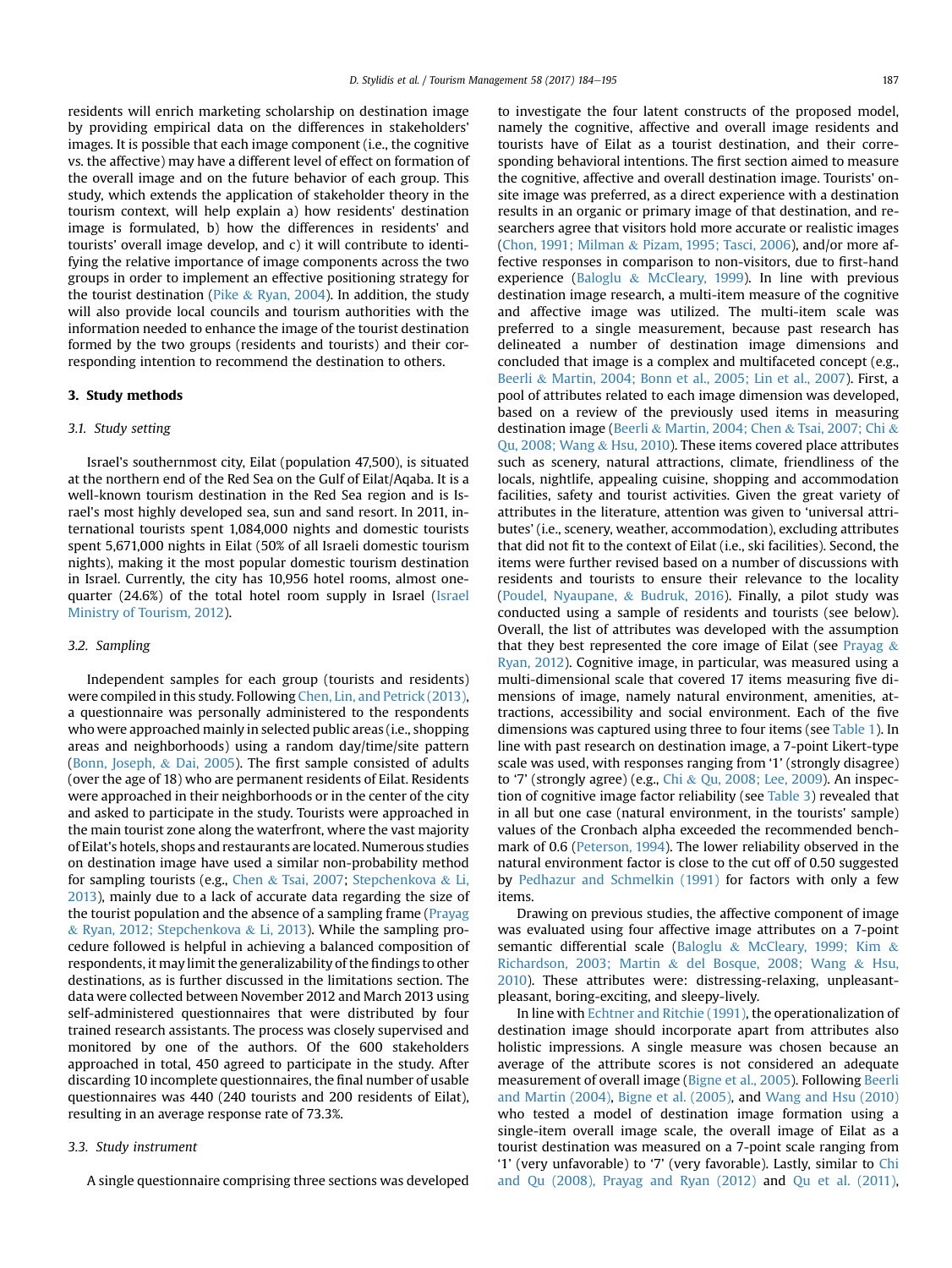<span id="page-4-0"></span>

| Table 1                                    |  |
|--------------------------------------------|--|
| Measurement scales and literature sources. |  |

| Constructs                                                                                                                      | Source                                                                                                                            |
|---------------------------------------------------------------------------------------------------------------------------------|-----------------------------------------------------------------------------------------------------------------------------------|
| <b>Cognitive Component (17 items)</b><br>Natural Characteristics/Environment<br>Scenic beauty<br>Climate<br><b>Beaches</b>      | Beerli & Martin, 2004; Chen &<br>Tsai, 2007; Lin et al., 2007;<br>Martin & del Bosque, 2008                                       |
| Amenities/Tourist Infrastructure<br><b>Restaurants</b><br>Accommodation<br>Shopping facilities<br>Service quality               | Chen & Tsai, 2007; Chi & Qu, 2008;<br>Lin et al., 2007; Martin & del Bosque,<br>2008; Wang & Hsu, 2010                            |
| <b>Attractions</b><br>Cultural/historic attractions<br>Watersports<br><b>Tourist Activities</b>                                 | Baloglu & McCleary, 1999;<br>Chi & Qu, 2008                                                                                       |
| Social/Travel Environment<br>Safe Friendly<br>Clean<br>Value for money                                                          | Beerli & Martin, 2004; Chen & Phou,<br>2013; Chi & Qu, 2008; Wang &<br><b>Hsu. 2010</b>                                           |
| Accessibility/supporting<br>infrastructure<br>Access<br>Infrastructure<br>Transportation                                        | Chi & Qu, 2008; Wang & Hsu, 2010                                                                                                  |
| <b>Affective Component (4 items)</b><br>Distressing - Relaxing<br>Unpleasant - Pleasant<br>Boring - Exciting<br>Sleepy - Lively | Baloglu & McCleary, 1999; Kim &<br>Richardson, 2003: Martin & del<br>Bosque, 2008; Qu et al., 2011                                |
| Overall Image (1 item)<br>Intention to Recommend (1 item)                                                                       | Baloglu & McCleary, 1999; Beerli &<br>Martin, 2004; Bigne et al., 2005;<br>Ou et al., 2011<br>Bigne et al., 2005; Chi & Qu, 2008; |
|                                                                                                                                 | Prayag & Ryan, 2012; Qu et al., 2011                                                                                              |

behavioral intention was estimated by asking local residents and tourists to express their intention to recommend Eilat to others as a tourist destination on a scale of '1' (very unlikely) to '7' (very likely). The third section of the questionnaire contained questions about the demographic characteristics of the respondents, including gender, age, educational level, marital status and income (the second section is not relevant to this study).

Prior to main data collection, a pilot test was conducted among 30 tourists and residents of Eilat to ensure the clarity, relevancy and suitability of the research instrument. Aside from a few wording problems that were corrected, no other substantial changes were required. The pilot study, therefore, enhanced both the instrument's face validity and the intelligibility of the questions. Originally written in English, the questionnaire was translated into Hebrew by a professional translator for the benefit of the residents and Hebrew-speaking tourists and then reviewed by a language editor to ensure the reliability of the translated version. To further verify the accuracy of the translation, the back-translation technique was used [\(Brislin, 1976](#page-10-0)). Finally, the use of surveyors with a command of both Hebrew and English minimized the risk of response problems due to language barriers [\(Bonn et al., 2005](#page-10-0)).

#### 3.4. Data analysis

A preliminary data analysis was conducted before performing Structural Equation Modeling (SEM). Several missing values were identified, but they were deemed as trivial and thus no corrective action was needed. Namely, the number of missing values per variable was below 5%, and the Little's MCAR test was not significant, indicating that the missing values occurred on a random basis ([Tabachnick](#page-11-0) & [Fidell, 2013](#page-11-0)). Additionally, the skewness and kurtosis values (see Appendix B) indicated no major issues with regard to the normality distribution. In particular, slight to medium departures from normality are not considered a serious threat when the sample size is large as in the current study ([Hair, Black,](#page-10-0) [Babin,](#page-10-0) & [Anderson, 2014\)](#page-10-0). In terms of the impact of nonnormality on SEM's estimation technique, researchers who tested each technique's robustness with averagely non-normal data, support the use of the Maximum Likelihood (ML) method, as it is quite robust against the violation of normality (e.g., [Chou](#page-10-0) & [Bentler,](#page-10-0) [1995](#page-10-0)). Accordingly, the ML method was used in this study.

After the preliminary data screening and review of the descriptive statistics, the analysis consisted of three stages. First, a Confirmatory Factor Analysis (CFA) was used to separately evaluate the measurement model for its reliability and validity among the group of residents and tourists. Second, a Multi-Group Confirmatory Factor Analysis (MCFA) was conducted to test for measurement invariance across the two groups simultaneously (see [Muthen](#page-11-0)  $\&$ [Muthen, 2012; Poudel et al., 2016\)](#page-11-0). Several fit indices (e.g., CMIN/ DF, CFI, GFI, and RMSEA) were employed to assess the degree to which the measurement model fit the observed data, as suggested by [Hair et al. \(2014\)](#page-10-0) and [Tabachnick and Fidell \(2013\)](#page-11-0). The cut-off criteria employed in this study were: 3 to 1 for the ratio of  $\chi^2$  to the degrees of freedom (CMIN/DF) ([Bollen, 1989](#page-10-0)); values greater than 0.90 for the Comparative Fit Index (CFI) and Goodness of Fit Index (GFI) ([Blunch, 2008; Diamantopoulos](#page-10-0) & [Siguaw, 2000; Kline,](#page-10-0) [2011\)](#page-10-0); and values less than 0.08 for Root Mean Square of Approx-imation (RMSEA) ([Hair et al., 2014\)](#page-10-0). Lastly, the structural relationships between the cognitive component, affective component, overall destination image and intention to recommend were tested. Prior to commencing the CFA, five composite variables were created based on the cognitive image factors' mean scores (natural environment, amenities, attractions, social environment, and accessibility) and then used in the subsequent SEM analysis as indicators to measure the latent construct "cognitive image" (see also [Chen](#page-10-0) & [Tsai, 2007; Chi](#page-10-0) & [Qu, 2008; Lin et al., 2007; Qu et al., 2011\)](#page-10-0). This approach is commonly used in structural equation modeling to mitigate the potential for multicollinearity among indicators and to reduce model complexity, both of which may undermine its goodness of fit [\(Bollen, 1989; Chen](#page-10-0) & [Phou, 2013; Hair et al., 2014\)](#page-10-0).

## 4. Findings

# 4.1. Socio-demographic characteristics

The research was based on a sample of 440 individuals, including tourists ( $N = 240$ ) and residents ( $N = 200$ ) of Eilat. Within the sample of local residents ( $N = 200$ ), women accounted for 59% and men for 41% of the respondents [\(Table 2](#page-5-0)). The majority of the local residents were single (57%), under 34 years old (67%), employed full-time (45%) and had an academic degree (45%). Finally, 41% of the residents stated that they had lived in Eilat for over 10 years. According to the [Eilat Census \(2003\),](#page-10-0) 57% of the actual population are under the age of 34, and 72% are under the age of 44. Also, historically Eilat has had a rather transient population, with about 70% of the total population living in Eilat for less than 10 years. Overall, based on the gender and age profile of Eilat residents, it appears that the sample of residents used was generally representative of the city's population. In the sample of tourists  $(N = 240)$ , men (51%) and women (49%) were almost equally represented. In contrast with residents, most tourists were married (48%). About half of the tourists had an academic degree (53%) and were employed full-time (59%). The vast majority of the tourists had visited Eilat in the past (68%).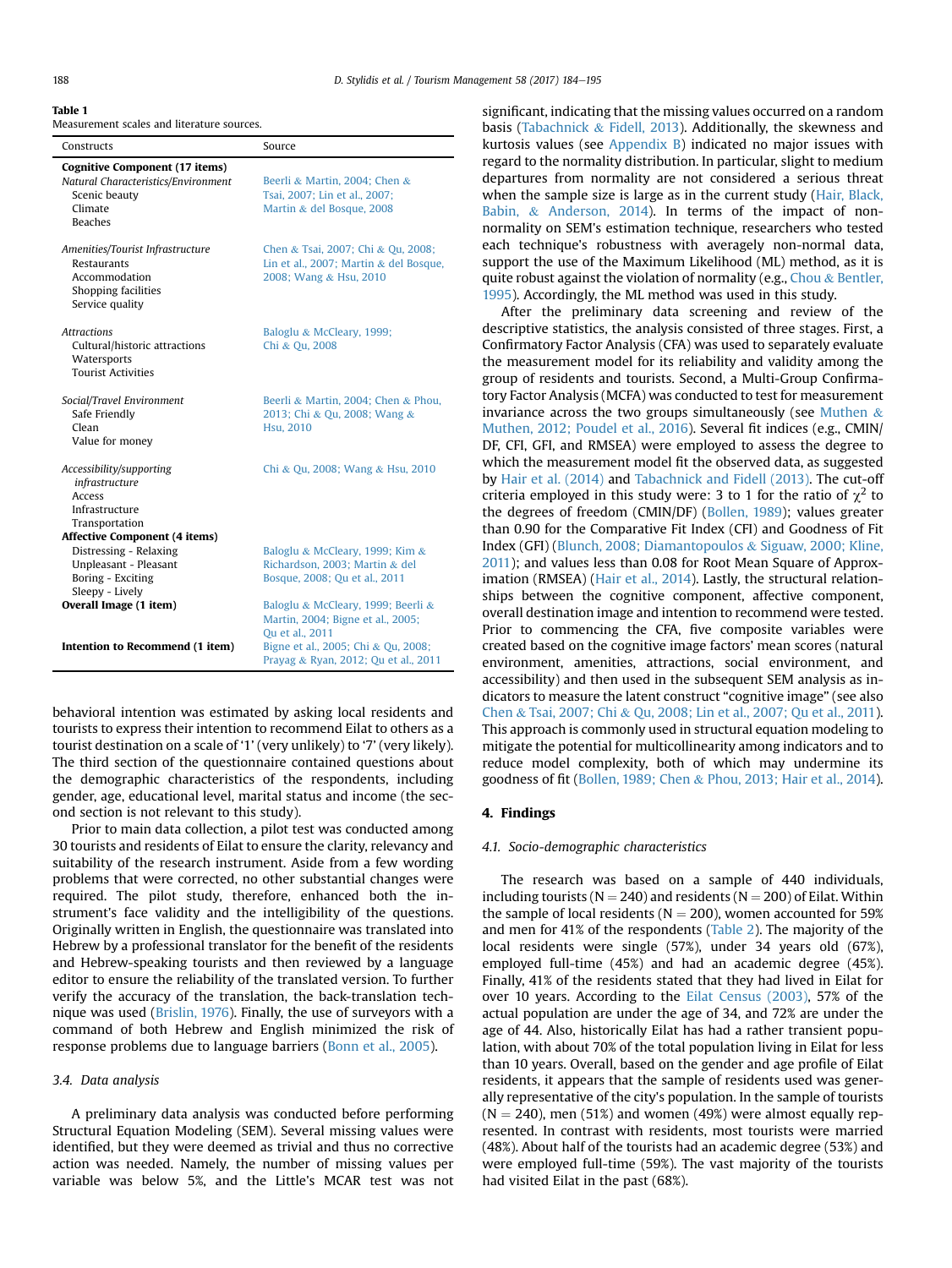<span id="page-5-0"></span>Table 2 Respondents' profile.

| Variable                    | Residents ( $N = 200$ ) |      |     | Tourists ( $N = 240$ ) |
|-----------------------------|-------------------------|------|-----|------------------------|
|                             | N                       | %    | N   | %                      |
| Gender                      |                         |      |     |                        |
| Male                        | 82                      | 41.2 | 121 | 51.3                   |
| Female                      | 117                     | 58.8 | 115 | 48.7                   |
| <b>Marital status</b>       |                         |      |     |                        |
| Single                      | 108                     | 56.5 | 104 | 44.1                   |
| Married                     | 71                      | 37.2 | 113 | 47.9                   |
| Other                       | 12                      | 6.3  | 19  | 8.0                    |
| Age                         |                         |      |     |                        |
| $18 - 24$                   | 56                      | 28.1 | 63  | 26.5                   |
| $25 - 34$                   | 77                      | 38.7 | 99  | 41.5                   |
| $35 - 44$                   | 36                      | 18.1 | 33  | 13.9                   |
| $45 - 54$                   | 17                      | 8.5  | 26  | 10.9                   |
| $55+$                       | 13                      | 6.6  | 17  | 7.2                    |
| <b>Level of education</b>   |                         |      |     |                        |
| High school                 | 13                      | 6.7  | 18  | 7.6                    |
| GED or other                | 67                      | 34.5 | 56  | 23.7                   |
| Prof. diploma               | 26                      | 13.4 | 36  | 15.3                   |
| Academic degree             | 88                      | 45.4 | 126 | 53.4                   |
| <b>Occupation</b>           |                         |      |     |                        |
| Full-time employee          | 89                      | 45.4 | 139 | 58.6                   |
| Part-time employee          | 24                      | 12.1 | 30  | 12.6                   |
| Military service            | 7                       | 3.6  | 14  | 5.9                    |
| Self-employed               | 8                       | 4.1  | 21  | 8.9                    |
| Unemployed                  | 11                      | 5.6  | 13  | 5.5                    |
| Retired                     | 5                       | 2.6  | 7   | 3.0                    |
| Student                     | 47                      | 24.0 | 5   | 2.1                    |
| Other                       | 5                       | 2.6  | 8   | 3.4                    |
| <b>Years lived in Eilat</b> |                         |      |     |                        |
| Up to 1 year                | 23                      | 11.7 |     |                        |
| 1-4 years                   | 63                      | 32.0 |     |                        |
| 5-10 years                  | 31                      | 15.7 |     |                        |
| $10+$                       | 80                      | 40.6 |     |                        |
| Income (in NIS)             |                         |      |     |                        |
| Much lower than 8000        | 71                      | 37.2 | 48  | 20.2                   |
| Lower than 8000             | 64                      | 33.5 | 48  | 20.2                   |
| Equal to 8000               | 31                      | 16.2 | 57  | 23.9                   |
| Higher than 8000            | 16                      | 8.4  | 52  | 21.8                   |
| Much higher than 8000       | 9                       | 4.7  | 33  | 13.9                   |
| <b>Visits</b>               |                         |      |     |                        |
| First time                  |                         |      | 76  | 32.5                   |
| Repeat visit                |                         |      | 158 | 67.5                   |

#### 4.2. Descriptive statistics

Two tourism stakeholder groups (residents and tourists) were asked to indicate their levels of agreement/disagreement with a number of attributes used to describe Eilat as a tourist destination ([Table 3\)](#page-6-0). Local residents appeared to have less positive images of Eilat as a tourist destination than tourists, who reported favorable perceptions of many attributes. In sum, most respondents had relatively favorable (mean score over 5) images of Eilat in terms of several aspects, including scenery, quality of the hotels, climate, restaurants, beaches and friendliness of the locals. On the other hand, local residents expressed slight disagreement with the notion that Eilat's transportation system and local infrastructure were good. In terms of the affective image, the stakeholders (residents and tourists) evaluated Eilat as pleasant, relaxing, lively and, to a lesser extent, exciting. The overall image of Eilat as a tourist destination was favorable, but the tourists rated Eilat more favorably than the residents (residents  $M = 5.16$ , tourists  $M = 5.84$ ; independent samples *t*-test:  $t = -6.16$ ,  $p < 0.001$ ). Similarly, tourists expressed a greater intention than locals to recommend Eilat to others as a tourist destination (residents  $M = 5.36$ , tourists  $M = 6.15$ ; independent samples t-test:  $t = -6.19$ ,  $p < 0.001$ ).

# 4.3. Measurement model: Multi-Group Confirmatory Factor Analysis

Given that the purpose of this study was to analyze and compare two different groups (residents and tourists), a MCFA was considered the most appropriate tool to test for the reliability and validity (convergent, discriminant) of the study's latent constructs (cognitive and affective image components) and to examine potential differences between similar models estimated for the two groups under investigation [\(Joreskog, 1971](#page-10-0)). Starting with the most unconstrained model and adding between-group constrain is the common approach in MCFA to test for model invariance across groups [\(Byrne, 2001\)](#page-10-0). If adding a constraint does not significantly increase the model fit, then invariance for that relationship in the model can be assumed [\(Hair et al., 2014](#page-10-0)). As the focus of this study is to test for the invariance of the measuring instruments and of the relationships between the constructs, the process included testing for a) configural invariance, b) invariance in the factor-loading paths, and c) invariance in the factor covariances ([Byrne, 2004;](#page-10-0) [Hair et al., 2014](#page-10-0)). The initial measurement model tested included five composite indicators (natural environment, amenities, attractions, accessibility and social environment) for cognitive image and four indicators (distressing-relaxing, unpleasant-pleasant, boringexciting and sleepy-lively) for affective image. Its adequacy was assessed based on a number of goodness-of-fit indices, construct reliability, and the convergent and discriminant validity of the two latent constructs.

#### 4.3.1. Establishing configural invariance

The first step in the MCFA is to test for configural invariance, namely that a) the same basic factor structure (number of constructs and items) can be applied to both residents and tourists, and b) each group's measurement model demonstrates acceptable model fit. The results suggested that the initial measurement model did not fit the data well in the sample of tourists, with  $\chi^2_{(26)} = 87.98$  $(p < 0.001)$ , CMIN/DF = 3.38, CFI = 0.86, GFI = 0.93, and  $RMSEA = 0.10$ . Similarly, initial testing of the hypothesized model for residents yielded only a marginally good fit to the data:  $\chi^2_{(26)} = 162.75$  (p < 0.001), CMIN/DF = 6.26, CFI = 0.73, GFI = 0.83, and RMSEA  $= 0.16$ . Based on the findings that three items  $-$  namely, one indicator of cognitive image (accessibility) and two indicators of affective image (relaxing and pleasant)  $-$  were problematic in fitting the model to the data for residents and tourists, a modified version of the model that excluded these items was proposed. The revised measurement model was then re-estimated and the results demonstrated a good fit with the data for tourists:  $\chi^2_{(8)} = 16.26$  $(p < 0.05)$ , CMIN/DF = 2.03, CFI = 0.97, GFI = 0.98, and RMSEA = 0.07; and residents:  $\chi^2_{(8)} = 18.75$  (p < 0.05), CMIN/  $DF = 2.34$ , CFI = 0.97, GFI = 0.97, and RMSEA = 0.082.

After measurement model re-specification, the cognitive and affective image constructs were evaluated for the sample of tourists. The construct reliability estimates for both the cognitive and affective construct exceeded the recommended threshold of 0.60, indicating measure reliability [\(Peterson, 1994\)](#page-11-0). In terms of convergent validity, all standardized coefficients were close or above 0.5, and the t value associated with each loading was significant at the 0.01 level ([Table 4](#page-6-0)) ([Tabachnick](#page-11-0) & [Fidell, 2013](#page-11-0)). These results showed that all variables were significantly related to their specified constructs, thereby verifying the posited relationships between indicators and constructs ([Hair et al., 2014](#page-10-0)). The average variance extracted (AVE) values, which reflect the amount of variance captured by the construct relative to the amount of variance due to measurement error, were above 0.4 (this is further discussed in the Limitation section). Discriminant validity was examined by comparing the AVE values (0.42 for cognitive and 0.55 for affective)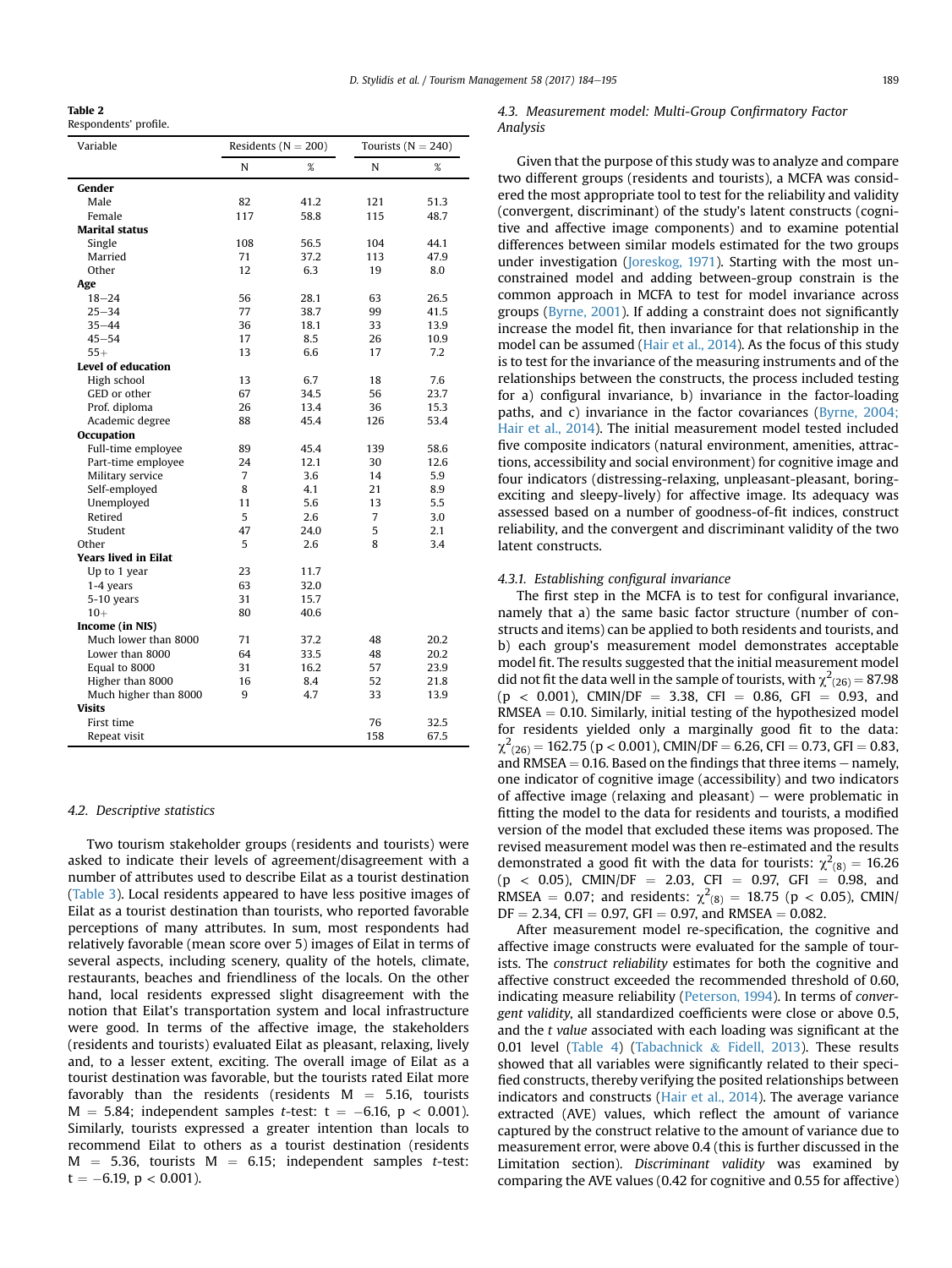#### <span id="page-6-0"></span>Table 3

Descriptive statistics.

| Variable                      | Residents ( $N = 200$ ) |       |                   | Tourists ( $N = 240$ ) |       |                   |  |
|-------------------------------|-------------------------|-------|-------------------|------------------------|-------|-------------------|--|
|                               | M                       | SD    | Cronbach $\alpha$ | M                      | SD    | Cronbach $\alpha$ |  |
| <b>Cognitive Component</b>    | 4.49                    | 0.863 | 0.86              | 5.23                   | 0.615 | 0.85              |  |
| Natural Environment           |                         |       | 0.63              |                        |       | 0.47              |  |
| Scenic beauty                 | 6.28                    | 0.942 |                   | 6.22                   | 0.845 |                   |  |
| Pleasant weather              | 5.39                    | 1.36  |                   | 5.82                   | 1.03  |                   |  |
| Nice beaches                  | 5.13                    | 1.53  |                   | 5.66                   | 1.22  |                   |  |
| <b>Amenities</b>              |                         |       | 0.84              |                        |       | 0.73              |  |
| Quality hotels                | 5.29                    | 1.50  |                   | 6.03                   | 0.952 |                   |  |
| Appealing restaurants         | 5.16                    | 1.41  |                   | 5.92                   | 0.888 |                   |  |
| Excellent service quality     | 4.36                    | 1.61  |                   | 5.45                   | 1.12  |                   |  |
| Variety of shops              | 4.66                    | 1.80  |                   | 5.44                   | 1.32  |                   |  |
| <b>Attractions</b>            |                         |       | 0.71              |                        |       | 0.61              |  |
| Watersports                   | 5.19                    | 1.43  |                   | 5.80                   | 0.97  |                   |  |
| Well-known attractions        | 4.08                    | 1.67  |                   | 4.94                   | 1.19  |                   |  |
| Variety of tourist activities | 4.39                    | 1.51  |                   | 5.18                   | 1.07  |                   |  |
| Accessibility                 |                         |       | 0.67              |                        |       | 0.72              |  |
| Convenient transportation     | 3.12                    | 1.97  |                   | 4.25                   | 1.31  |                   |  |
| Developed infrastructure      | 3.17                    | 1.64  |                   | 4.56                   | 1.19  |                   |  |
| Ease of access                | 4.07                    | 1.69  |                   | 4.53                   | 1.51  |                   |  |
| <b>Social Environment</b>     |                         |       | 0.71              |                        |       | 0.64              |  |
| Personal safety -security     | 4.80                    | 1.45  |                   | 5.32                   | 1.05  |                   |  |
| Friendly local people         | 4.79                    | 1.60  |                   | 5.38                   | 1.13  |                   |  |
| Good value for money          | 3.95                    | 1.71  |                   | 4.93                   | 1.27  |                   |  |
| A clean environment           | 3.92                    | 1.76  |                   | 5.33                   | 1.18  |                   |  |
| <b>Affective Component</b>    | 4.92                    | 1.04  | 0.69              | 5.42                   | 0.833 | 0.57              |  |
| Distressing - Relaxing        | 5.36                    | 1.34  |                   | 5.21                   | 1.19  |                   |  |
| Unpleasant - Pleasant         | 5.42                    | 1.37  |                   | 5.92                   | 1.09  |                   |  |
| Boring - Exciting             | 4.14                    | 1.48  |                   | 4.86                   | 1.22  |                   |  |
| Sleepy - Lively               | 4.72                    | 1.56  |                   | 5.74                   | 1.25  |                   |  |
| <b>Overall Image</b>          | 5.16                    | 1.32  |                   | 5.84                   | 0.987 |                   |  |
| <b>Intention to recommend</b> | 5.36                    | 1.55  |                   | 6.15                   | 1.09  |                   |  |

#### Table 4

Measurement model (Tourists).

| Constructs/indicators | Item loadings | t-value  | Construct reliability | <b>AVE</b> |
|-----------------------|---------------|----------|-----------------------|------------|
| Cognitive Component   |               |          | 0.73                  | 0.42       |
| Natural environment   | 0.54          | $8.05*$  |                       |            |
| Amenities             | 0.89          | $13.57*$ |                       |            |
| Social environment    | 0.59          | $9.01*$  |                       |            |
| <b>Attractions</b>    | 0.48          | $716*$   |                       |            |
| Affective Component   |               |          | 0.69                  | 0.55       |
| Boring - Exciting     | 0.92          | $6.99*$  |                       |            |
| Sleepy - Lively       | 0.50          | $5.59*$  |                       |            |

 $*$ p < 0 0.001.

with the squared correlation between the cognitive and affective image constructs (0.19). The AVE estimates were higher than the inter-construct squared correlation, indicating that each construct differed from the other [\(Fornell](#page-10-0) & [Larcker, 1981\)](#page-10-0).

Regarding construct reliability in the sample of residents, both image constructs surpassed the threshold value of 0.60 [\(Peterson,](#page-11-0) [1994](#page-11-0)) (Table 5). Additionally the loadings of all indicators were over 0.5 and significant (*t*-values  $>$  2.56), providing evidence of convergent validity in explaining the theorized constructs ([Hair](#page-10-0) [et al., 2014\)](#page-10-0). AVE values were 0.41 and 0.64 for the cognitive and affective image components, respectively. These findings showed that the indicators for both constructs were sufficient in terms of how the measurement model was specified. Regarding discriminant validity, the AVE values for the cognitive (0.41) and affective (0.64) latent constructs were greater than their squared correlation (0.33) ([Fornell](#page-10-0) & [Larcker, 1981\)](#page-10-0).

The last step of establishing configural invariance involved examining the validity of the structure of the multi-group measurement model. The difference from the previous analysis is that the former tests were conducted separately for each group,

| Table 5                       |  |
|-------------------------------|--|
| Measurement model (Residents) |  |

| Constructs/indicators | Item loadings | t-value  | Construct reliability | <b>AVE</b> |
|-----------------------|---------------|----------|-----------------------|------------|
| Cognitive Component   |               |          | 0.73                  | 0.41       |
| Natural environment   | 0.47          | $6.11*$  |                       |            |
| Amenities             | 0.82          | $11.59*$ |                       |            |
| Social environment    | 0.68          | $9.36*$  |                       |            |
| <b>Attractions</b>    | 0.53          | $7.26*$  |                       |            |
| Affective Component   |               |          | 0.78                  | 0.64       |
| Boring - Exciting     | 0.72          | $9.08*$  |                       |            |
| Sleepy - Lively       | 0.87          | $10.50*$ |                       |            |
|                       |               |          |                       |            |

 $*$ p < 0 0.001.

whereas in this case the same parameters are estimated, but within the framework of a multi-group model (i.e., across the two groups simultaneously) (see [Byrne, 2001\)](#page-10-0). The chi-square value of the twogroup unconstrained model is 35.01, with 16 df ( $p < 0.05$ ). The  $CMIN/DF = 2.19$ , CFI = 0.97, GFI = 0.97, and RMSEA = 0.05 values indicated that the model represented a good fit across residents and tourists. Therefore, the model is identically specified for each of the two groups studied here and can serve as the baseline model, namely its fit provides the baseline value against which all subsequently specified models are compared [\(Byrne, 2004](#page-10-0)).

#### 4.3.2. Testing for metric and factor covariance invariance

The second step in the MCFA involved testing for the equivalence of all factor loadings across groups (metric invariance). Although the loadings were set equal across the two groups, each variable has its own unique loading estimate [\(Hair et al., 2014\)](#page-10-0). First, all parameters associated with factor loadings were labelled to represent equality-constrained parameters. The model fit was then assessed and produced a  $\chi^2_{(20)}$  value of 46.20. When compared with the baseline model there is a  $\Delta\chi^2$  value of 11.19 with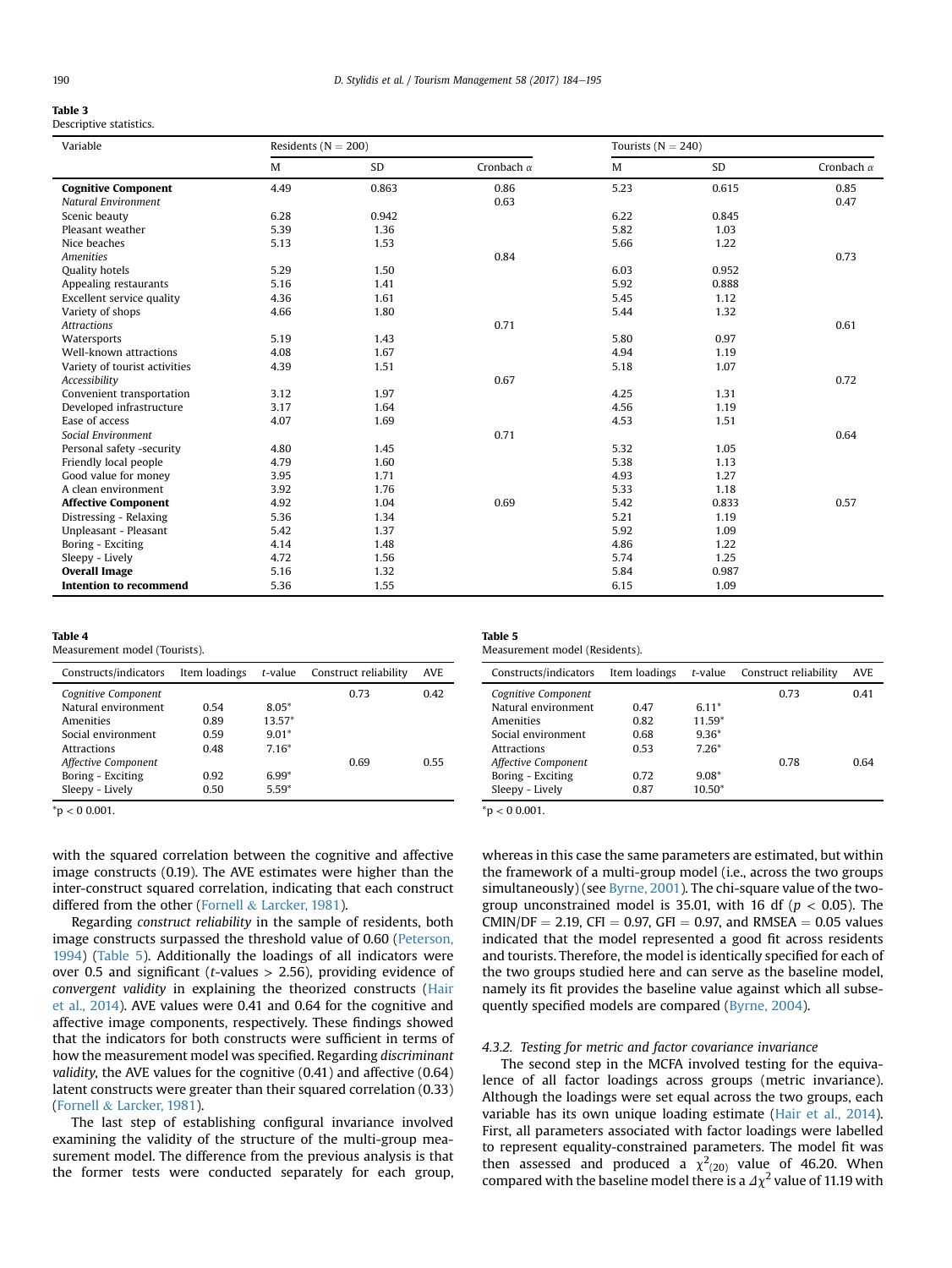4 df, which is statistically significant ( $p < 0.05$ ). In line with past research, full invariance is generally difficult to achieve in complex models [\(Byrne, 2004; Horn, 1991,](#page-10-0) pp. 114-125). In cases where full measurement invariance is unattainable, researchers recommend proceeding with the evaluation of partial measurement invariance ([Byrne, Shavelson,](#page-10-0) & [Muth](#page-10-0)e[n, 1989; Schmitt](#page-10-0) & [Kuljanin, 2008\)](#page-10-0). Partial invariance - a less conservative standard - is accepted when at least several parameters per construct are found to be equivalent across groups and the process can continue to the next stage [\(Hair](#page-10-0) [et al., 2014\)](#page-10-0). Testing for partial invariance involves identifying and then freeing the constraints contributing to model misfit ([Byrne](#page-10-0) [et al., 1989\)](#page-10-0). This process (see Table 6) revealed that the previously reported significant increase in the chi-square value was due to a lack of invariance of one factor loading (lively). After eliminating the equality constraints in this path (affective image to lively), the comparison of this model with the baseline model revealed no significant differences ( $\Delta \chi^2$  = 3.19, df = 3, p > 0.10), demonstrating adequate evidence of partial invariance in the factor loadings across residents and tourists.

Lastly, the model was checked for factor covariance invariance by testing whether the constructs are related to each other similarly across the two groups. The model fit did not change significantly ( $\Delta \chi^2$  = 7.79, df = 4, p > 0.10), verifying the invariance in the factor covariance across the group of residents and tourists (Table 6). Overall, the MCFA process indicates that the two latent constructs used in the measurement model meet the criteria for configural invariance, factor covariance invariance and partial metric invariance. Therefore, valid group comparison can be made when examining the structural relationships between residents and tourists 'without concern that the differences are due to differing measurement properties between the two groups' [\(Hair](#page-10-0) [et al., 2014](#page-10-0), p.763).

#### 4.4. Structural model

After establishing the validity and partial invariance of the measurement model, multi-group SEM (maximum likelihood estimation method) was used to test whether the hypothesized structural relationships between the study's four constructs (cognitive, affective, overall image, intention to recommend) vary across the two groups. The baseline model was examined first, without specifying equality constraints in the parameters of the

#### Table 6

Multiple-Group confirmatory factor analysis.

structural part across the two groups (however, all factor loadings but one  $-$  lively  $-$  held equal across groups). All the fit indices supported the fit of the baseline model:  $\chi^2_{(35)} = 93.6$  ( $p < 0.001$ ),  $CMIN/DF = 2.67$ , GFI = 0.95, CFI = 0.95, and RMSEA = 0.06.

Given that both the measurement and structural models were well within the acceptable cut-off criteria, estimates of the structural coefficients (paths) were used to examine the hypothesized relationships between the four constructs. The standardized path coefficients for the baseline model are presented in Table 7. In both samples, the six hypothesized relationships (paths) were significant in the expected direction. As such, all hypotheses were accepted (see [Fig. 2\)](#page-8-0), and their implications for tourism development theory and practice are discussed in the next section.

Finally, to test for the invariance of the structural model across residents and tourists, all the six path estimates in the structural part were constrained to be equal in both groups. The constrained model demonstrated a good fit:  $\chi^2_{(41)} = 98.8$ , p < 0.001, CMIN/  $DF = 2.41$ ,  $GF = 0.95$ ,  $CFI = 0.95$ ,  $RMSEA = 0.057$ . Additionally, the chi-square difference test between the baseline and the constraint models ( $\Delta \chi^2$  = 5.2, df = 6, p > 0.10) indicated that constraining the path regression estimates to be equal across the two groups did not deteriorate model fit. Therefore, the six hypothesized relationships of the structural model are not invariant across residents and tourists (Table 7).

# 5. Discussion and implications

The purpose of this study was to a) test the applicability of an integrated model -considering the relationships between the cognitive, affective and overall image components of destination image and the intention to recommend a given tourist destination to the local residents of a tourist destination and b) use the model to juxtapose the results on the cognitive, affective and overall components of image across residents and tourists of that destination. Overall, the findings revealed (a) that the proposed image model can be applied to the local residents; and that in both groups: (b) cognitive and affective evaluations are important antecedents of overall destination image, (c) the affective component is also a mediator of the relationship between the cognitive component and overall destination image, and (d) the cognitive and affective components and the overall image positively affect intention to recommend. Additionally, the nature of the

|                                                     |       |    |        | <b>RMSEA</b> | CFI  | Δγ                       | $\Delta df$              |          |
|-----------------------------------------------------|-------|----|--------|--------------|------|--------------------------|--------------------------|----------|
| Baseline model                                      | 35.01 | 16 | < 0.05 | 0.05         | 0.97 | $\overline{\phantom{a}}$ | $\overline{\phantom{a}}$ | -        |
| Scalar invariance                                   | 46.20 | 20 | < 0.05 | 0.06         | 0.96 | 11.2                     | 4                        | p < 0.05 |
| Scalar invariance but freeing: Affective - > lively | 38.20 | 19 | < 0.05 | 0.05         | 0.97 | 3.19                     |                          | p > 0.10 |
| Factor covariance                                   | 42.80 | 20 | < 0.05 | 0.05         | 0.96 | 7.79                     |                          | p > 0.10 |

#### Table 7

Estimated standardized coefficients for the baseline and constraint models.

| Hypothesized Relationship |                     |   | <b>Baseline Model</b>  |           |           |          | Constraint model |          |           |          |         |
|---------------------------|---------------------|---|------------------------|-----------|-----------|----------|------------------|----------|-----------|----------|---------|
|                           |                     |   | Tourists               |           | Residents |          | Tourists         |          | Residents |          |         |
|                           |                     |   |                        | Estimate  | t-value   | Estimate | t-value          | Estimate | t-value   | Estimate | t-value |
| H1                        | Cognitive Component | ⋗ | Affective Component    | $0.49*$   | 4.70      | $0.56*$  | 5.37             | $0.46*$  | 7.06      | $0.58*$  | 7.06    |
| H <sub>2</sub>            | Cognitive Component | > | Overall Image          | $0.22*$   | 2.61      | $0.33*$  | 3.60             | $0.26*$  | 4.47      | $0.30*$  | 4.47    |
| H <sub>3</sub>            | Affective Component | ↘ | Overall Image          | $0.49*$   | 4.64      | $0.35*$  | 3.89             | $0.43*$  | 6.15      | $0.39*$  | 6.15    |
| H4                        | Overall Image       |   | Intention to recommend | $0.43*$   | 5.96      | $0.54*$  | 9.26             | $0.48*$  | 11.03     | $0.50*$  | 11.03   |
| H <sub>5</sub>            | Cognitive Component | ↘ | Intention to recommend | $0.13***$ | 1.80      | $0.22*$  | 3.05             | $0.17*$  | 3.62      | $0.20*$  | 3.62    |
| H <sub>6</sub>            | Affective Component |   | Intention to recommend | $0.30*$   | 2.96      | $0.18*$  | 2.63             | $0.23*$  | 3.90      | $0.22*$  | 3.90    |

 $\overline{p}$  < 0.001, \*\*p < 0.10.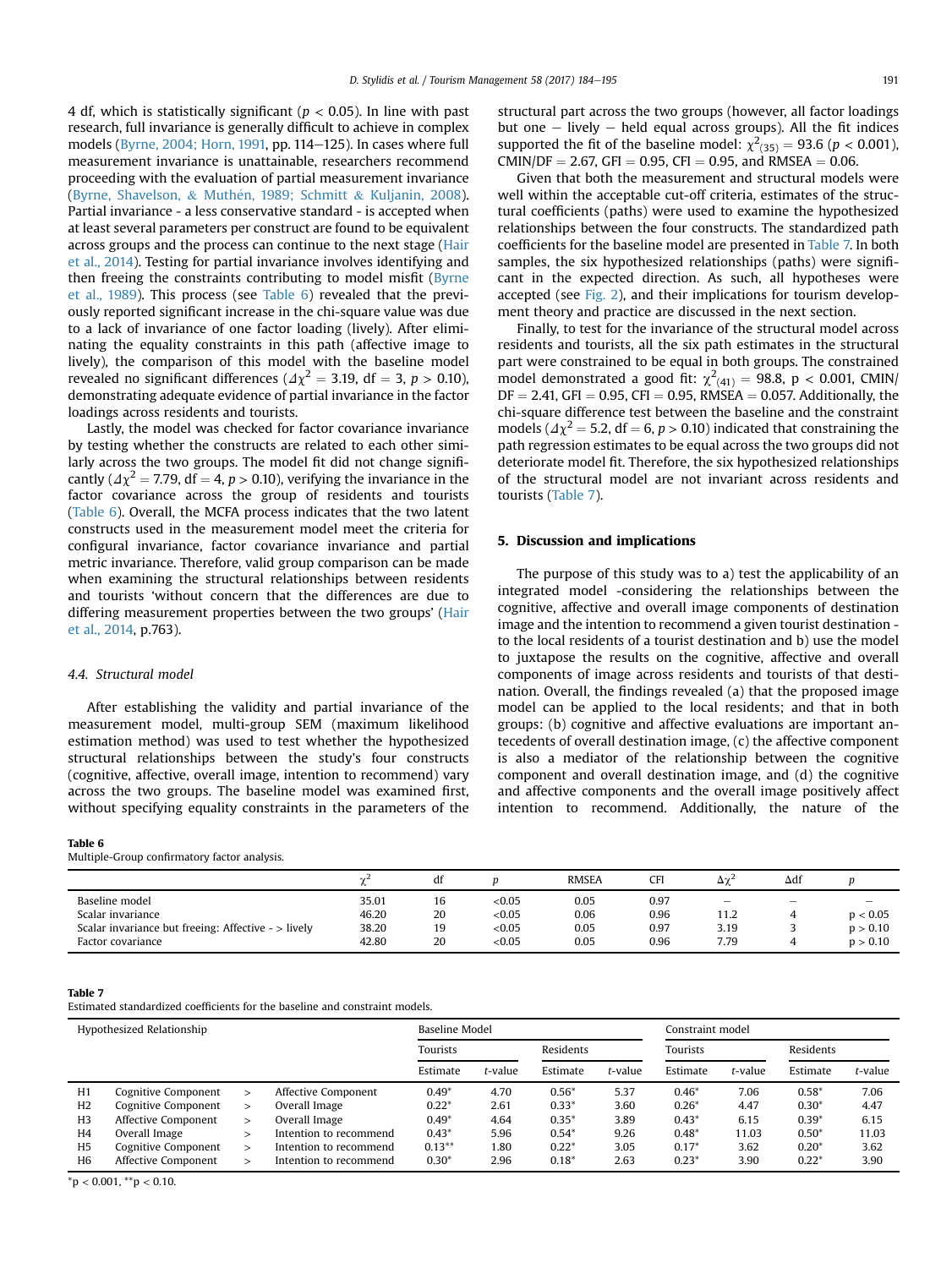<span id="page-8-0"></span>

Fig. 2. The integrated model of destination image tested across residents and tourists.

relationships between the constructs of the integrated image model did not appear to change in the two groups. Therefore, it can be concluded that an integrated destination image model, as developed here, can be applied to local residents of a tourist destination apart from tourists. Therefore, in contrast to most resident image studies that have limited their focus exclusively to the cognitive component of the image, the proposed model sheds light on the image formation process of residents by incorporating both the cognitive and the affective components of image. However, evidence suggests that the magnitude of the relationships between the constructs was different across the residents and tourists. As such, the study helps researchers understand how differences in the overall image and future behavior of the two groups (residents and tourists) develop. The model also assists destination practitioners by providing recommendations for the development of different marketing strategies to achieve a suitable positioning for each stakeholder group.

The cognitive component, in particular, had a significant positive effect on the affective component and overall image, thus providing support for H1 and H2. These findings are in line with studies that identified a positive link between the cognitive and affective image component ([Li et al., 2010; Lin et al., 2007; Wang](#page-10-0) & [Hsu, 2010](#page-10-0)); and between the cognitive and overall image ([Baloglu](#page-10-0)  $\&$ [McCleary, 1999; Qu et al., 2011; Wang](#page-10-0) & [Hsu, 2010](#page-10-0)). Similarly, the path from affective to overall image (H3) was positive and statistically significant. This supports the findings of studies conducted by [Baloglu and McCleary \(1999\), Beerli and Martin \(2004\), Lin et al.](#page-10-0) [\(2007\),](#page-10-0) and [Qu et al. \(2011\),](#page-11-0) which reported a positive link between affective and overall image.

This study also found that among the sample of tourists, the affective component exerted a greater influence on overall image than its cognitive counterpart. Research supports that the affective image becomes pivotal when tourists become familiar with the destination ([Baloglu](#page-10-0) & [Brinberg, 1997\)](#page-10-0). This is especially true for Eilat, where the vast majority of the tourists in our sample (68%) were return visitors and where the visiting friends and relatives (VFR) phenomenon is exceptionally widespread [\(Shani](#page-11-0)  $&$  [Uriely,](#page-11-0) [2012](#page-11-0)). Another tenable explanation for this finding could be the context of the study. [Lin et al. \(2007\)](#page-10-0) reported that the relative importance of the components of destination image differ across different types of destinations, namely, the cognitive image was the strongest determinant of overall image for natural destinations, whereas the affective image was critical for developed destinations like Eilat. In contrast, when the model was applied in this study to the sample of residents, the cognitive and affective image components exerted almost equal effects on the overall image, possibly because residents are familiar with what the local area has to offer ([Gitelson](#page-10-0) & [Kerstetter, 1994\)](#page-10-0) and have developed some level of psychological bond with the place ([Choi](#page-10-0)  $&$  [Murray, 2010\)](#page-10-0). In the case of Eilat, however, whose population is relatively transient, its residents did not express a strong bond to the city ([Mansfeld, 1992\)](#page-11-0).

Overall destination image was found to influence intention to

recommend a tourist destination (H4). This result confirms previous research on the images formed of tourism destinations by tourists ([Qu et al., 2011\)](#page-11-0) and by residents ([Bigne et al., 2005\)](#page-10-0), studies that also found a positive relationship between overall image and intention to recommend the destination to others. On the other hand, our finding about the influence of overall destination image on intention to recommend contradicts the results of [Wang and Hsu \(2010\)](#page-11-0), who did not find a link between overall image and tourists' intention to recommend a tourist destination in China. Moreover, the results also offered support for the statistically significant relationships between both cognitive and affective image evaluations and intention to recommend (H5 and H6). These findings are partially consistent with those from the study of [Li et al. \(2010\)](#page-10-0), which established a direct relationship between the affective image and behavioral intentions, but failed to confirm a link between the cognitive image and behavioral intentions. On the other hand, our findings contradict those of [Qu](#page-11-0) [et al. \(2011\),](#page-11-0) who reported that intention to recommend is affected only by the total impressions formed for the destination rather than by distinct image components. Thus, some studies ([Bigne et al., 2005; Qu et al., 2011\)](#page-10-0) reported that only the overall image directly influences future behavior, while others ([Chew](#page-10-0)  $\&$ [Jahari, 2014; Li et al., 2010\)](#page-10-0) revealed the direct effect of the cognitive and/or affective images on future behavior. This study, in contrast, found that in both samples (residents, tourists) all three image evaluations (cognitive, affective, overall) influence future behavior (intention to recommend). This finding is line with [Zhang et al. \(2014\)](#page-11-0) meta-analytic study results that overall image has the greatest impact on tourist loyalty, followed by affective image and cognitive image.

This study contributes to tourism theory and consumer behavior in several ways. By validating the applicability of the proposed image model to a sample of residents, the study sheds light on image formation theory regarding residents, empirically demonstrating that the image residents have of their town or city as a tourist destination is also multi-dimensional. Like tourists, residents' cognitive and affective images are antecedents to the overall image they form, thereby providing support for the researchers' postulation that to capture destination image, both cognitive and affective evaluations are needed, along with a holistic component ([Echtner](#page-10-0) & [Ritchie, 1991](#page-10-0)). The study also contributes to the body of knowledge on destination image and consumer behavior by revealing that for tourists, although the affective image has greater influence than the cognitive one in their forming of an overall image, this is not necessarily true for residents, for whom the affective and the cognitive image components have equal effects on the overall destination image. The study thus lends empirical support to the notion that the images of all the relevant stakeholders must be considered prior to engaging in any planning and promotion related to tourist destinations [\(D'Angella](#page-10-0) & [Go, 2009;](#page-10-0) [Shani](#page-10-0) & [Pizam, 2012\)](#page-10-0).

This research also adds to the existing knowledge by providing evidence for the image elements that contribute to the formulation of residents' and tourists' behavioral intentions. Tourism researchers have thus far overlooked the complexity of the relationship between the image  $-$ and future behavior. Although studies have acknowledged the multidimensional nature of destination image, relatively little research has integrated these evaluations (cognitive, affective) to examine the linkage between destination image and tourist behavior. This study confirmed the relationship between the three image evaluations (cognitive, affective, overall) and the intention of the two groups (residents, tourists) to recommend the destination, such that the components were shown to demonstrate varying degrees of effect. In particular, effect on behavior was strongest by overall image and weakest by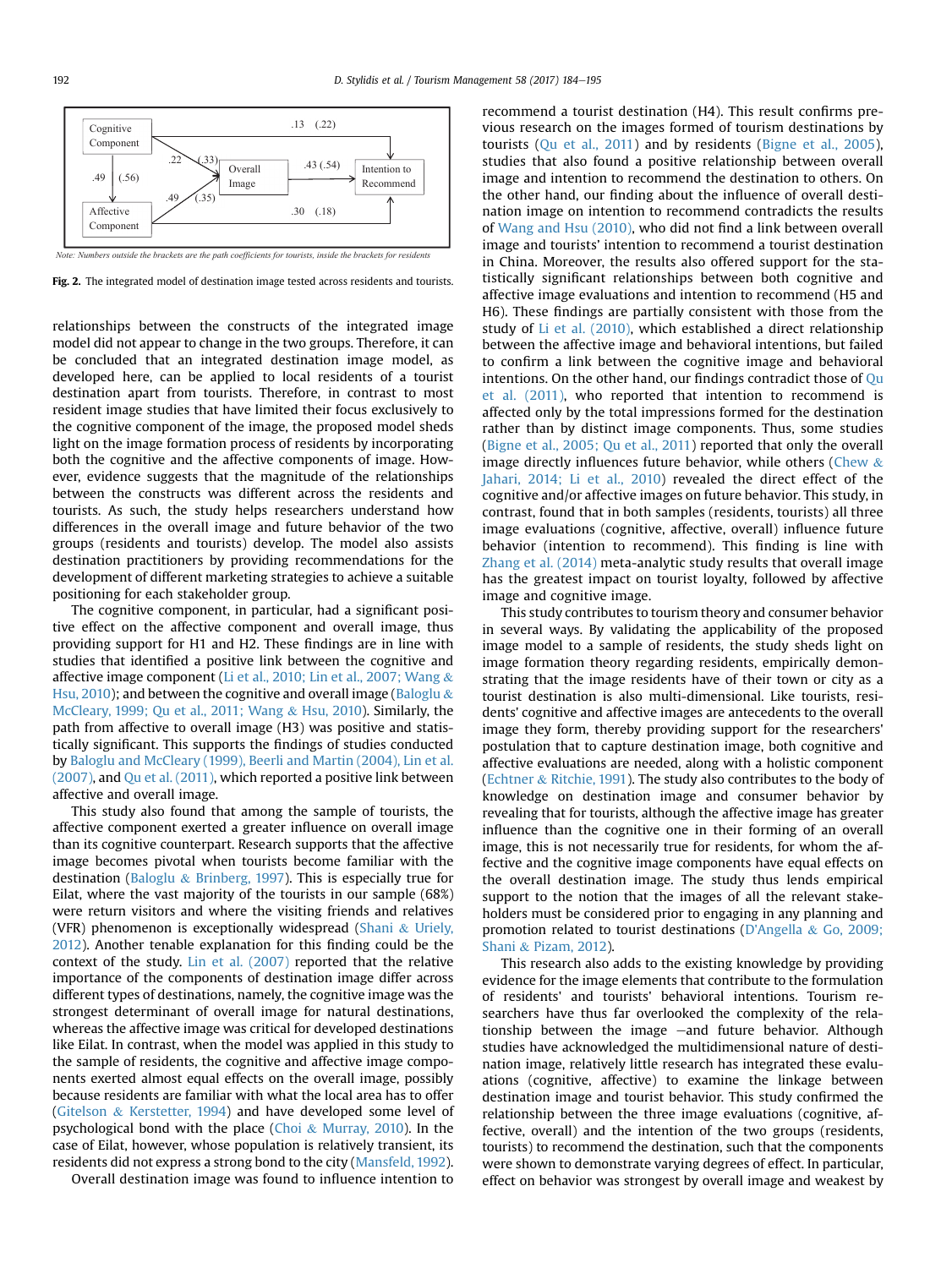cognitive image. Another key finding is the unveiling of the overall destination image as a mediator between image components and stakeholders' intention to recommend the destination. Although past research has markedly increased our understanding of destination image, the mediating role of overall image has scarcely been investigated. This study shows the hitherto unrecognized importance of the overall image, supporting its influential role both in destination selection and in determining future behavior [\(Gartner,](#page-10-0) [1993; Lin et al., 2007](#page-10-0)).

Finally, the study addresses methodological issues in the measurement of destination image. The nature and number of attributes used to capture destination image thus far in the literature has varied widely, suggesting that not only is the notion fraught with complexity, but also that there is a lack of agreement about its measurement. Accordingly, "the results are hard to compare and generalizations are few, as the conceptualization, and subsequent operationalization of the construct has been problematic" ([Deslandes, Goldsmith, Bonn,](#page-10-0) & [Joseph, 2006,](#page-10-0) p. 144). Building on past research, the current investigation provides a more comprehensive framework for measuring the cognitive image in future studies. This framework comprises five dimensions: a) natural characteristics/environment, b) amenities/tourist infrastructure, c) attractions, d) social/travel environment, and e) accessibility/supporting infrastructure. It is suggested that to advance destination image research further, scholars should work to develop a common framework for its measurement.

#### 5.1. Managerial implications

The study provides some useful implications for tourism practitioners. First, given that the proposed image model was successfully applied to local residents, it can be used by destination marketers as a framework for the design of marketing campaigns aiming to enhance the image and word-of-mouth recommendations of this stakeholder group. However, the results also indicate that the magnitude of the relationships between the constructs of the model differed across residents and tourists groups. Taken together with empirical evidence supporting the need to segment the critical stakeholders of a place [\(Pike](#page-11-0)  $&$  [Ryan, 2004\)](#page-11-0), this finding calls for the development of specialized marketing strategies based on the needs of residents and tourists. Specifically, the most important antecedent of overall image for tourists was the affective component, whereas both cognitive and affective images were equally important for residents. This result suggests that the selection of Eilat by tourists appears to be principally driven by its emotional appeal as opposed to its physical attraction. The affective image can thus be used to position marketing strategies for tourists in Eilat [\(Baloglu](#page-10-0) & [Brinberg, 1997\)](#page-10-0). In particular, the promotion of Eilat as a tourist destination to domestic tourists should emphasize, apart from its scenic beauty, pleasant climate and quality accommodation, its relaxing, pleasant and lively atmosphere. In contrast, marketing of Eilat to its local residents should focus on both its cognitive (scenery, climate, beaches, restaurants) and affective image attributes (relaxing, pleasant), which will enhance the residents' intentions to act as ambassadors of their city/region ([Leisen,](#page-10-0) [2001; Schroeder, 1996\)](#page-10-0).

Second, in line with researchers' belief that to understand the behavioral processes at work in tourism it is critical to recognize how the components of image condition the future behavior of the stakeholders ([Chew](#page-10-0) & [Jahari, 2014; Zhang et al., 2014](#page-10-0)), the study provides destination marketers with critical knowledge related to what drives behavioral intentions (i.e., intention to recommend) of residents and tourists. The study, in particular, emphasized the pivotal role overall image exerts on the intention of residents and tourists to recommend Eilat as a tourist destination to others. Given

the significance of the overall image in influencing future behavioral intentions, stakeholder-specific marketing strategies must be developed to promote that component of the destination image. In line with [Baloglu and McCleary \(1999\),](#page-10-0) the development of a positive overall image is a pre-requisite for any potential destination to experience success in the tourism industry. Tourist destinations should therefore formulate a positive image, derived from the cognitive and affective image evaluations, to increase word of mouth and to attract new tourists to the destination ([Qu et al.,](#page-11-0) [2011](#page-11-0)).

Finally, the study also corroborates previous research, which argued that residents who have positive images of their area will be motivated to act as ambassadors of that area as a viable tourist destination ([Leisen, 2001; Schroeder, 1996](#page-10-0)). Word-of-mouth communications are recognized as a type of promotion that can amplify destination marketing efforts ([Hanlan](#page-10-0) & [Kelly, 2005\)](#page-10-0). In the case of Eilat, however, residents appear to harbor an almost indifferent image of the city, a fact that poses a threat to its success and sustainability as a tourist destination ([DiPietro, Wang, Rompf,](#page-10-0) & [Severt,](#page-10-0) [2007\)](#page-10-0). Internal campaigns and educational programs should be developed targeting residents of Eilat, who should be actively involved in the process of honing its image as a tourist destination. For example, they could take part in selecting a new logo for the city, as was done for Syracuse in the US (e.g., [Short, Benton, Luce,](#page-11-0) & [Walton, 1993](#page-11-0)).

This study is not free from limitations. First of all, analyzing tourists and residents within the same framework poses challenges as these groups tend to differ in terms of their level of experience, meaning ascribed to the place, etc.; so this study should be perceived as a first exploratory attempt to enhance our understanding on the differences between locals and tourists with regards to their cognitive, affective and overall images of a place. Similarly, the set of items included in the measurement tool may not be totally relevant or complete for residents in order to measure the relationships proposed in the model, but a common measurement tool was deemed necessary to allow for the comparison of local residents' and tourists' images. Future research should exclusively focus on developing a place image model applied to residents by considering also their level of involvement, meaning ascribed to the place and their life experiences there. Research in the future should also utilize a multi-item measure in order to gain a more in-depth understanding of the overall destination image and intention to recommend constructs. Additionally, the AVE estimates of the cognitive image construct indicate that this study may have excluded some attributes or dimensions, whose inclusion may have better explained this construct. Studies should extend the cognitive image measure to involve additional functional and psychological attributes. Next, considering the sampling technique used for the tourists, while this procedure is helpful in achieving a balanced composition of respondents, caution should be exercised in generalizing the results to other destinations, i.e. the external validity of the study will have to be established. Moreover, apart from the three image evaluations examined in the model, other antecedents of intention to recommend (e.g., perceived value, satisfaction) may exist and should be incorporated in the future. Lastly, tourists' image was measured ex post facto; future research should consider also tourists' pre-trip image and segment visitors into groups according to their level of experience/familiarity with the destination (i.e., first time vs. repeat visitors), since destination image may differ across the two tourist groups.

The analysis of the model also indicates a possible direction for future research on destination image that will integrate several stakeholders such as residents, tourists, the tourism sector and local authorities. Additionally, although destination image studies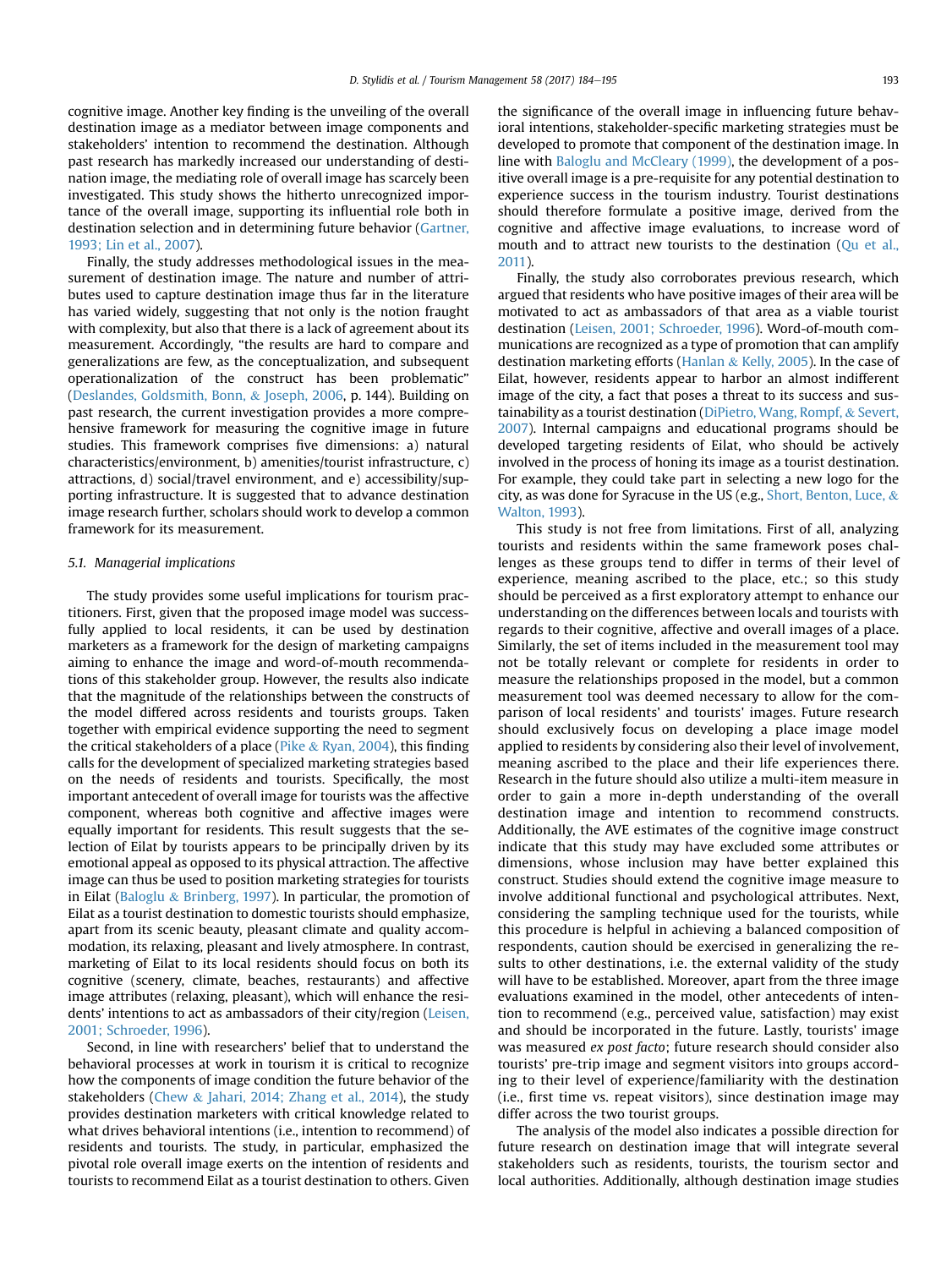<span id="page-10-0"></span>point to a hierarchical relationship between the cognitive and the affective components of image, for some people the initial point in the process of destination image formation can be initiated by an affective occurrence (i.e., after being exposed to a picture or movie, see [Pan, Lee,](#page-11-0) & [Tsai, 2014](#page-11-0)), which can in turn lead to seeking more information about the destination (cognitive image component). Future research should, therefore, explore in depth the association between the cognitive and the affective image components and their impact on overall image and tourist behavior. Lastly, the model could be applied to enhance our understanding with respect to potential image differences between visitors and non-visitors, international and domestic tourists, or between first-time and repeat visitors, considering also previously established influential variables such as familiarity with the destination and/or place attachment.

## Appendix A. Supplementary data

Supplementary data related to this article can be found at [http://](http://dx.doi.org/10.1016/j.tourman.2016.10.014) [dx.doi.org/10.1016/j.tourman.2016.10.014.](http://dx.doi.org/10.1016/j.tourman.2016.10.014)

#### References

- [Ahmed, Z. U. \(1991\). Marketing your community: Correcting a negative image.](http://refhub.elsevier.com/S0261-5177(16)30192-3/sref1) [Cornell Hotel and Restaurant Administration Quarterly, 31](http://refhub.elsevier.com/S0261-5177(16)30192-3/sref1)(4), 24-[27.](http://refhub.elsevier.com/S0261-5177(16)30192-3/sref1)
- [Akama, J., & Kieti, D. K. \(2003\). Measuring tourist satisfaction with Kenya's wildlife](http://refhub.elsevier.com/S0261-5177(16)30192-3/sref2) [safari: A case study of tsavo west national park.](http://refhub.elsevier.com/S0261-5177(16)30192-3/sref2) Tourism Management, 24(1),  $73 - 81.$  $73 - 81.$  $73 - 81.$
- [Baloglu, S., & Brinberg, D. \(1997\). Affective images of tourism destinations.](http://refhub.elsevier.com/S0261-5177(16)30192-3/sref5) Journal of Travel Research,  $35(4)$ ,  $11-15$  $11-15$ .
- [Baloglu, S., & McCleary, K. W. \(1999\). U.S. International pleasure Traveller's images](http://refhub.elsevier.com/S0261-5177(16)30192-3/sref6) [of four mediterranean destinations: A comparison of visitors and non-visitors.](http://refhub.elsevier.com/S0261-5177(16)30192-3/sref6) [Journal of Travel Research, 38](http://refhub.elsevier.com/S0261-5177(16)30192-3/sref6)(2), 144-[152](http://refhub.elsevier.com/S0261-5177(16)30192-3/sref6).
- [Baloglu, S. \(2001\). Image variations of Turkey by familiarity index: Informational](http://refhub.elsevier.com/S0261-5177(16)30192-3/sref7) [and experiential dimensions.](http://refhub.elsevier.com/S0261-5177(16)30192-3/sref7) Tourism Management,  $22$ ,  $127-133$ .
- [Beerli, A., & Martin, J. \(2004\). Tourists' characteristics and the perceived image of](http://refhub.elsevier.com/S0261-5177(16)30192-3/sref8) [tourist destinations: A quantitative analysis](http://refhub.elsevier.com/S0261-5177(16)30192-3/sref8)- [a case study of lanzarote, Spain.](http://refhub.elsevier.com/S0261-5177(16)30192-3/sref8) Tourism Management,  $25(5)$ , 623-[636](http://refhub.elsevier.com/S0261-5177(16)30192-3/sref8).
- [Bigne, E. A., Sanchez, I. G., & Sanz, S. B. \(2005\). Relationships among residents'](http://refhub.elsevier.com/S0261-5177(16)30192-3/sref9) [image, evaluation of the stay and post-purchase behaviour.](http://refhub.elsevier.com/S0261-5177(16)30192-3/sref9) Journal of Vacation [Marketing, 11](http://refhub.elsevier.com/S0261-5177(16)30192-3/sref9)(4), 291-[302](http://refhub.elsevier.com/S0261-5177(16)30192-3/sref9).
- [Billig, M. \(2006\). Is my home my castle? Place attachment, risk perception, and](http://refhub.elsevier.com/S0261-5177(16)30192-3/sref10) religious faith. [Environment and Behavior, 38](http://refhub.elsevier.com/S0261-5177(16)30192-3/sref10), 248-[265.](http://refhub.elsevier.com/S0261-5177(16)30192-3/sref10)
- Blunch, N. J. (2008). [Introduction to structural equation modelling using SPSS and](http://refhub.elsevier.com/S0261-5177(16)30192-3/sref11) AMOS[. London: Sage](http://refhub.elsevier.com/S0261-5177(16)30192-3/sref11).
- Bollen, K. A. (1989). [Structural equations with latent variables](http://refhub.elsevier.com/S0261-5177(16)30192-3/sref12). New Tourism. York: [Wiley](http://refhub.elsevier.com/S0261-5177(16)30192-3/sref12).
- [Bonn, M. A., Joseph, S. M., & Dai, M. \(2005\). International versus domestic visitors:](http://refhub.elsevier.com/S0261-5177(16)30192-3/sref13) [An examination of destination image perceptions.](http://refhub.elsevier.com/S0261-5177(16)30192-3/sref13) Journal of Travel Research, 43[\(3\), 294](http://refhub.elsevier.com/S0261-5177(16)30192-3/sref13)-[301.](http://refhub.elsevier.com/S0261-5177(16)30192-3/sref13)
- [Boo, S. Y., & Busser, J. A. \(2005\). The hierarchical in](http://refhub.elsevier.com/S0261-5177(16)30192-3/sref14)fluence of visitor characteristics on tourism destination images. [Journal of Travel and Tourism Marketing, 19](http://refhub.elsevier.com/S0261-5177(16)30192-3/sref14)(4),  $55 - 67.$  $55 - 67.$  $55 - 67.$
- [Brislin, R. W. \(1976\). Back-translation for cross-cultural research.](http://refhub.elsevier.com/S0261-5177(16)30192-3/sref15) Journal of Cross-
- [Cultural Psychology, 1](http://refhub.elsevier.com/S0261-5177(16)30192-3/sref15)(3), 185e[216](http://refhub.elsevier.com/S0261-5177(16)30192-3/sref15). [Byrd, E. T., Bosley, H. E., & Dronberger, M. G. \(2009\). Comparisons of stakeholder](http://refhub.elsevier.com/S0261-5177(16)30192-3/sref16) [perceptions of tourism impacts in rural eastern North Carolina.](http://refhub.elsevier.com/S0261-5177(16)30192-3/sref16) Tourism Man $a$ gement, 30(5), 693–[703.](http://refhub.elsevier.com/S0261-5177(16)30192-3/sref16)
- Byrne, B. (2001). [Structural equation modeling with Amos: Basic concepts, applica](http://refhub.elsevier.com/S0261-5177(16)30192-3/sref17)tions, and programming[. Mahwah, New Jersey: Erlbaum](http://refhub.elsevier.com/S0261-5177(16)30192-3/sref17).
- [Byrne, B. \(2004\). Testing for multigroup invariance using AMOS graphics: A road less](http://refhub.elsevier.com/S0261-5177(16)30192-3/sref18) traveled. [Structural Equation Modeling: A Multidisciplinary Journal, 11](http://refhub.elsevier.com/S0261-5177(16)30192-3/sref18)(2), 272-[300](http://refhub.elsevier.com/S0261-5177(16)30192-3/sref18).
- [Byrne, B. M., Shavelson, R. J., & Muth](http://refhub.elsevier.com/S0261-5177(16)30192-3/sref19)e[n, B. \(1989\). Testing for the equivalence of](http://refhub.elsevier.com/S0261-5177(16)30192-3/sref19) [factor covariance and mean structures: The issue of partial measurement](http://refhub.elsevier.com/S0261-5177(16)30192-3/sref19) invariance. [Psychological Bulletin, 105](http://refhub.elsevier.com/S0261-5177(16)30192-3/sref19), 456-[466](http://refhub.elsevier.com/S0261-5177(16)30192-3/sref19).
- [Chen, C. C., Lin, Y. H., & Petrick, J. F. \(2013\). Social biases of destination perceptions.](http://refhub.elsevier.com/S0261-5177(16)30192-3/sref20) [Journal of Travel Research, 52](http://refhub.elsevier.com/S0261-5177(16)30192-3/sref20)(2), 240-[252.](http://refhub.elsevier.com/S0261-5177(16)30192-3/sref20)
- [Chen, C., & Phou, S. \(2013\). A closer look at destination: Image, personality, rela](http://refhub.elsevier.com/S0261-5177(16)30192-3/sref21)tionship and Loyalty. Tourism Management,  $36(1)$ ,  $269-278$  $269-278$ .

[Chen, C. F., & Tsai, D. C. \(2007\). How destination image and evaluative factors affect](http://refhub.elsevier.com/S0261-5177(16)30192-3/sref22) behavioural intentions? [Tourism Management, 28](http://refhub.elsevier.com/S0261-5177(16)30192-3/sref22)(4), 1115-[1122.](http://refhub.elsevier.com/S0261-5177(16)30192-3/sref22)

- Cherifi[, B., Smith, A., Maitland, R., & Stevenson, N. \(2014\). Destination images of](http://refhub.elsevier.com/S0261-5177(16)30192-3/sref23) non-visitors. [Annals of Tourism Research, 49](http://refhub.elsevier.com/S0261-5177(16)30192-3/sref23), 190-[202.](http://refhub.elsevier.com/S0261-5177(16)30192-3/sref23)
- [Chew, E. Y., & Jahari, S. A. \(2014\). Destination image as a mediator between](http://refhub.elsevier.com/S0261-5177(16)30192-3/sref24) [perceived risks and revisit intention: A case of post-disaster Japan.](http://refhub.elsevier.com/S0261-5177(16)30192-3/sref24) Tourism [Management, 40](http://refhub.elsevier.com/S0261-5177(16)30192-3/sref24), 382-[393](http://refhub.elsevier.com/S0261-5177(16)30192-3/sref24).
- [Chi, C. G. Q., & Qu, H. \(2008\). Examining the structural relationships of destination](http://refhub.elsevier.com/S0261-5177(16)30192-3/sref25) [image, tourist satisfaction and destination loyalty: An integrated approach.](http://refhub.elsevier.com/S0261-5177(16)30192-3/sref25)

Tourism Management,  $29(4)$ ,  $624-636$  $624-636$ .

- [Choi, H. C., & Murray, I. \(2010\). Resident attitudes toward sustainable community](http://refhub.elsevier.com/S0261-5177(16)30192-3/sref26) tourism. [Journal of Sustainable Tourism, 18](http://refhub.elsevier.com/S0261-5177(16)30192-3/sref26)(4), 575-[594.](http://refhub.elsevier.com/S0261-5177(16)30192-3/sref26)
- [Choi, J. G., Tkachenko, T., & Sil, S. \(2011\). On the destination image of Korea by](http://refhub.elsevier.com/S0261-5177(16)30192-3/sref27) Russian tourists. [Tourism Management, 32](http://refhub.elsevier.com/S0261-5177(16)30192-3/sref27), 193-[194](http://refhub.elsevier.com/S0261-5177(16)30192-3/sref27).
- [Chon, K. S. \(1991\). Tourism destination image modi](http://refhub.elsevier.com/S0261-5177(16)30192-3/sref28)fication process: Marketing implications. Tourism Management,  $12(2)$ ,  $68-72$  $68-72$ .
- [Chou, C. P., & Bentler, P. M. \(1995\). Estimates and tests in structural equation](http://refhub.elsevier.com/S0261-5177(16)30192-3/sref106) modeling. In R. Hoyle (Ed.), [Structural equation modelling: Issues, concepts, and](http://refhub.elsevier.com/S0261-5177(16)30192-3/sref106) [applications](http://refhub.elsevier.com/S0261-5177(16)30192-3/sref106) (pp.  $37-55$ ). Newbury Park, CA: Sage.
- [Crompton, J. L. \(1979\). Motivations for pleasure vacation.](http://refhub.elsevier.com/S0261-5177(16)30192-3/sref29) Annals of Tourism Research,  $6(4)$ ,  $408-424$  $408-424$ .
- [D'Angella, F., & Go, F. M. \(2009\). Tale of two cities' collaborative tourism marketing:](http://refhub.elsevier.com/S0261-5177(16)30192-3/sref30) [Towards a theory of destination stakeholder assessment.](http://refhub.elsevier.com/S0261-5177(16)30192-3/sref30) Tourism Management,  $30(3)$ ,  $429-440$  $429-440$ .
- [Deslandes, D., Goldsmith, R., Bonn, M., & Joseph, S. \(2006\). Measuring destination](http://refhub.elsevier.com/S0261-5177(16)30192-3/sref31) [image: Do the existing scales work?](http://refhub.elsevier.com/S0261-5177(16)30192-3/sref31) Tourism Review International, 10, 141-[153](http://refhub.elsevier.com/S0261-5177(16)30192-3/sref31). [Diamantopoulos, A., & Siguaw, J. A. \(2000\).](http://refhub.elsevier.com/S0261-5177(16)30192-3/sref32) Introducing LISREL. London: Sage.

- [Dichter, E. \(1985\). What's an image.](http://refhub.elsevier.com/S0261-5177(16)30192-3/sref33) Journal of Consumer Marketing, 2(1), 75–[81.](http://refhub.elsevier.com/S0261-5177(16)30192-3/sref33)<br>[DiPietro, R. B., Wang, Y., Rompf, P., & Severt, D. \(2007\). At-destination visitor in](http://refhub.elsevier.com/S0261-5177(16)30192-3/sref34)[formation search and venue decision strategies.](http://refhub.elsevier.com/S0261-5177(16)30192-3/sref34) International Journal of Tourism [Research, 9](http://refhub.elsevier.com/S0261-5177(16)30192-3/sref34), 175-[188](http://refhub.elsevier.com/S0261-5177(16)30192-3/sref34).
- [Echtner, C. M., & Ritchie, J. R. B. \(1991\). The meaning and measurement of desti](http://refhub.elsevier.com/S0261-5177(16)30192-3/sref35)nation image. Journal of Tourism Studies,  $2(2)$ ,  $2-12$ .
- Eilat Census. (2003). <http://www.redseaeilat.com/about-eilat/thecity/eilat-info/> Accessed 27.11.2013.
- [Ergas, Y., & Felsenstein, D. \(2012\). Airport relocation and expansion and the esti](http://refhub.elsevier.com/S0261-5177(16)30192-3/sref37)[mation of derived tourist demand: The case of Eilat, Israel.](http://refhub.elsevier.com/S0261-5177(16)30192-3/sref37) Journal of Air [Transport Management, 24](http://refhub.elsevier.com/S0261-5177(16)30192-3/sref37), 54-[61.](http://refhub.elsevier.com/S0261-5177(16)30192-3/sref37)
- [Fakeye, P. C., & Crompton, J. L. \(1991\). Image differences between prospective,](http://refhub.elsevier.com/S0261-5177(16)30192-3/sref38) first[time and repeat visitors to the lower rio grande valley.](http://refhub.elsevier.com/S0261-5177(16)30192-3/sref38) Journal of Travel Research,  $30(2)$ ,  $10-16$  $10-16$ .
- [Fornell, C., & Larcker, D. F. \(1981\). Evaluating structural equation models with un](http://refhub.elsevier.com/S0261-5177(16)30192-3/sref39)[observable variables and measurement error.](http://refhub.elsevier.com/S0261-5177(16)30192-3/sref39) Journal of Marketing Research,  $18(1)$ , 39-[50](http://refhub.elsevier.com/S0261-5177(16)30192-3/sref39).
- Freeman, R. (1984). [Strategic management: A stakeholder approach](http://refhub.elsevier.com/S0261-5177(16)30192-3/sref40). Boston: Pitman. [Fu, H., Ye, B., & Xiang, J. \(2016\). Reality TV, audience travel intentions, and desti-](http://refhub.elsevier.com/S0261-5177(16)30192-3/sref41)
- nation image. [Tourism Management, 55](http://refhub.elsevier.com/S0261-5177(16)30192-3/sref41), 37-[48](http://refhub.elsevier.com/S0261-5177(16)30192-3/sref41). [Gartner, W. C. \(1993\). Image formation process.](http://refhub.elsevier.com/S0261-5177(16)30192-3/sref42) Journal of Travel and Tourism Mar-
- keting, 2[\(2/3\), 191](http://refhub.elsevier.com/S0261-5177(16)30192-3/sref42)-[215](http://refhub.elsevier.com/S0261-5177(16)30192-3/sref42). [Gitelson, R., & Kerstetter, D. \(1994\). The in](http://refhub.elsevier.com/S0261-5177(16)30192-3/sref43)fluence of friends and relatives in travel
- decision-making. [Journal of Travel and Tourism Marketing, 3](http://refhub.elsevier.com/S0261-5177(16)30192-3/sref43)(3), 59-[68.](http://refhub.elsevier.com/S0261-5177(16)30192-3/sref43) Goeldner, C. R., & Ritchie, J. R. B. (2009). [Tourism: Principles, practices, philosophies](http://refhub.elsevier.com/S0261-5177(16)30192-3/sref44) [\(11](http://refhub.elsevier.com/S0261-5177(16)30192-3/sref44)<sup>th</sup> [Eds.\). London: John Wiley.](http://refhub.elsevier.com/S0261-5177(16)30192-3/sref44)
- [Hair, J. F., Black, W. C., Babin, B. J., & Anderson, R. E. \(2014\).](http://refhub.elsevier.com/S0261-5177(16)30192-3/sref45) Multivariate data analysis (8[th](http://refhub.elsevier.com/S0261-5177(16)30192-3/sref45) [ed.\). New Jersey: Pearson Education.](http://refhub.elsevier.com/S0261-5177(16)30192-3/sref45)
- [Hanlan, J., & Kelly, S. \(2005\). Image formation, information sources and an iconic](http://refhub.elsevier.com/S0261-5177(16)30192-3/sref46) Australian tourist destination. [Journal of Vacation Marketing, 11](http://refhub.elsevier.com/S0261-5177(16)30192-3/sref46)(2), 163-[177.](http://refhub.elsevier.com/S0261-5177(16)30192-3/sref46)
- [Henkel, R., Henkel, P., Agrusa, W., Agrusa, J., & Tanner, J. \(2006\). Thailand as a tourist](http://refhub.elsevier.com/S0261-5177(16)30192-3/sref47) [destination: Perceptions of international visitors and Thai residents.](http://refhub.elsevier.com/S0261-5177(16)30192-3/sref47) Asia Pacific [Journal of Tourism Research, 11](http://refhub.elsevier.com/S0261-5177(16)30192-3/sref47)(3), 269-[287.](http://refhub.elsevier.com/S0261-5177(16)30192-3/sref47)
- [Holbrook, M. B. \(1981\). Integrating compositional and decompositional analyses to](http://refhub.elsevier.com/S0261-5177(16)30192-3/sref48) [represent the intervening role of perceptions in evaluative judgements.](http://refhub.elsevier.com/S0261-5177(16)30192-3/sref48) Journal [of Marketing Research, 18](http://refhub.elsevier.com/S0261-5177(16)30192-3/sref48), 13-[28](http://refhub.elsevier.com/S0261-5177(16)30192-3/sref48).
- [Horn, J. L. \(1991\). Comments on](http://refhub.elsevier.com/S0261-5177(16)30192-3/sref49) 'Issues in factorial invariance'. In L. M. Collins, & J. L. Horn (Eds.), [Best methods for the analysis of change](http://refhub.elsevier.com/S0261-5177(16)30192-3/sref49). Washington: American [Psychological association.](http://refhub.elsevier.com/S0261-5177(16)30192-3/sref49)
- [Hu, Y., & Ritchie, J. R. B. \(1993\). Measuring destination attractiveness: A contextual](http://refhub.elsevier.com/S0261-5177(16)30192-3/sref50) approach. Journal of Travel Research,  $32(2)$ ,  $25-34$  $25-34$ .
- [Hudson, M., & Hawkins, N. \(2006\). A tale of two cities](http://refhub.elsevier.com/S0261-5177(16)30192-3/sref51)  $-$  [A commentary on historic](http://refhub.elsevier.com/S0261-5177(16)30192-3/sref51) [and current marketing strategies used by the liverpool and glasgow regions.](http://refhub.elsevier.com/S0261-5177(16)30192-3/sref51) Place Branding,  $2.155 - 176$
- [Israel Ministry of Tourism. \(2012\).](http://refhub.elsevier.com/S0261-5177(16)30192-3/sref52) Tourism to Israel: Statistical report. Jerusalem: [Israel Ministry of Tourism.](http://refhub.elsevier.com/S0261-5177(16)30192-3/sref52)
- [Ittelson, W. H. \(1973\). Environment perception and contemporary perceptual the](http://refhub.elsevier.com/S0261-5177(16)30192-3/sref53)[ory. In W. H. Ittelson \(Ed.\),](http://refhub.elsevier.com/S0261-5177(16)30192-3/sref53) Environment and cognition. New York: Seminar.
- [Joreskog, K. G. \(1971\). Statistical analysis of sets of congeneric tests.](http://refhub.elsevier.com/S0261-5177(16)30192-3/sref107) Psychometrika,  $36, 109 - 133.$  $36, 109 - 133.$  $36, 109 - 133.$  $36, 109 - 133.$
- [Kim, H., & Richardson, S. \(2003\). Motion picture impacts on destination images.](http://refhub.elsevier.com/S0261-5177(16)30192-3/sref55) [Annals of Tourism Research, 30](http://refhub.elsevier.com/S0261-5177(16)30192-3/sref55)(1), 216-[237.](http://refhub.elsevier.com/S0261-5177(16)30192-3/sref55)
- Kline, R. B. (2011). [Principles](http://refhub.elsevier.com/S0261-5177(16)30192-3/sref57) [and](http://refhub.elsevier.com/S0261-5177(16)30192-3/sref57) [practice](http://refhub.elsevier.com/S0261-5177(16)30192-3/sref57) [of](http://refhub.elsevier.com/S0261-5177(16)30192-3/sref57) [structural](http://refhub.elsevier.com/S0261-5177(16)30192-3/sref57) [equation](http://refhub.elsevier.com/S0261-5177(16)30192-3/sref57) [modeling](http://refhub.elsevier.com/S0261-5177(16)30192-3/sref57) [\(](http://refhub.elsevier.com/S0261-5177(16)30192-3/sref57) $3<sup>rd</sup>$  [ed.\).](http://refhub.elsevier.com/S0261-5177(16)30192-3/sref57) [London: Guildford Press](http://refhub.elsevier.com/S0261-5177(16)30192-3/sref57).
- [Kotler, P., Haider, D. H., & Rein, I. \(1993\).](http://refhub.elsevier.com/S0261-5177(16)30192-3/sref58) Marketing Places: Attracting investment, [industry, and tourism to cities, states, and nations](http://refhub.elsevier.com/S0261-5177(16)30192-3/sref58). New York: The Free Press.
- Lawson, F., & Baud-Bovy, M. (1977). [Tourism and recreational development](http://refhub.elsevier.com/S0261-5177(16)30192-3/sref59). London: [Architectural Press.](http://refhub.elsevier.com/S0261-5177(16)30192-3/sref59)
- [Lee, T. H. \(2009\). A structural model to examine how destination image, attitude,](http://refhub.elsevier.com/S0261-5177(16)30192-3/sref60) [and motivation affect the future behavior of tourists.](http://refhub.elsevier.com/S0261-5177(16)30192-3/sref60) Leisure Sciences, 31(3),  $215 - 236$  $215 - 236$
- [Leisen, B. \(2001\). Image segmentation: The case of a tourism destination.](http://refhub.elsevier.com/S0261-5177(16)30192-3/sref61) Journal of Services Marketing,  $15(1)$ ,  $49-66$ .
- [Li, M., Cai, L. A., Lehto, X. Y., & Huang, Z. \(2010\). A missing link in understanding](http://refhub.elsevier.com/S0261-5177(16)30192-3/sref62) [revisit intention e the role of motivation and image.](http://refhub.elsevier.com/S0261-5177(16)30192-3/sref62) Journal of Travel and Tourism Marketing,  $27(4)$ ,  $335-348$ .
- [Lin, C. H., Morais, D. B., Kerstetter, D. L., & Hou, J. S. \(2007\). Examining the role of](http://refhub.elsevier.com/S0261-5177(16)30192-3/sref63)